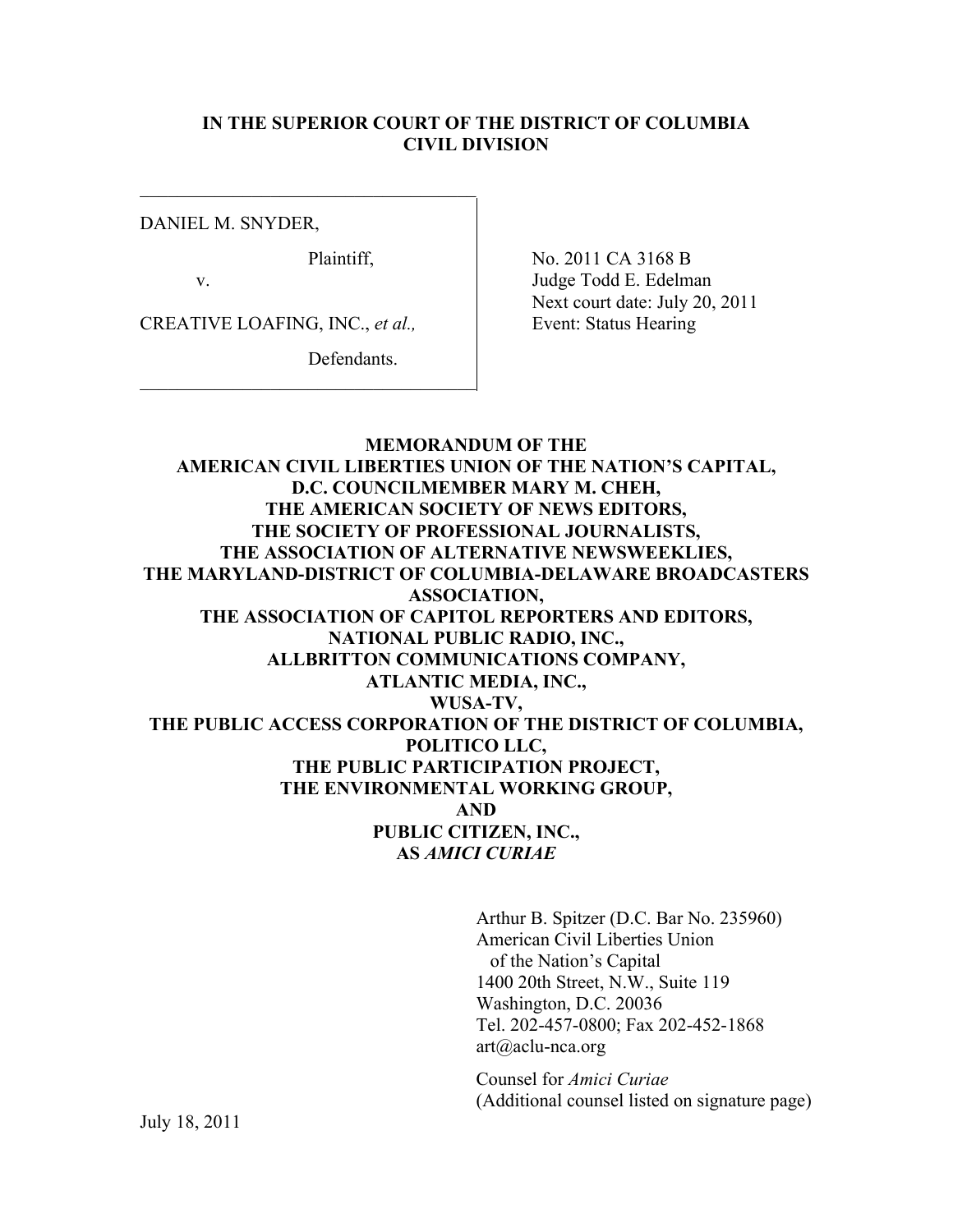# **TABLE OF CONTENTS**

| I. The New District of Columbia Anti-SLAPP Statute Was Enacted<br>so that Abusive and Costly Lawsuits Instituted to Suppress Speech |  |
|-------------------------------------------------------------------------------------------------------------------------------------|--|
| A. The D.C. Statute is Part of a Growing Movement                                                                                   |  |
|                                                                                                                                     |  |
|                                                                                                                                     |  |
| II. Applying the D.C. Anti-SLAPP Act, this Lawsuit Should be                                                                        |  |
| A. The Claims in this Lawsuit Arise from an Act in Furtherance                                                                      |  |
| B. The Plaintiff will be Unable to Demonstrate that he is Likely                                                                    |  |
| III. The Anti-SLAPP Act Should be Applied According to its Terms 11                                                                 |  |
|                                                                                                                                     |  |
| B. The Council has the Authority to Abolish or Modify Torts,                                                                        |  |
|                                                                                                                                     |  |
|                                                                                                                                     |  |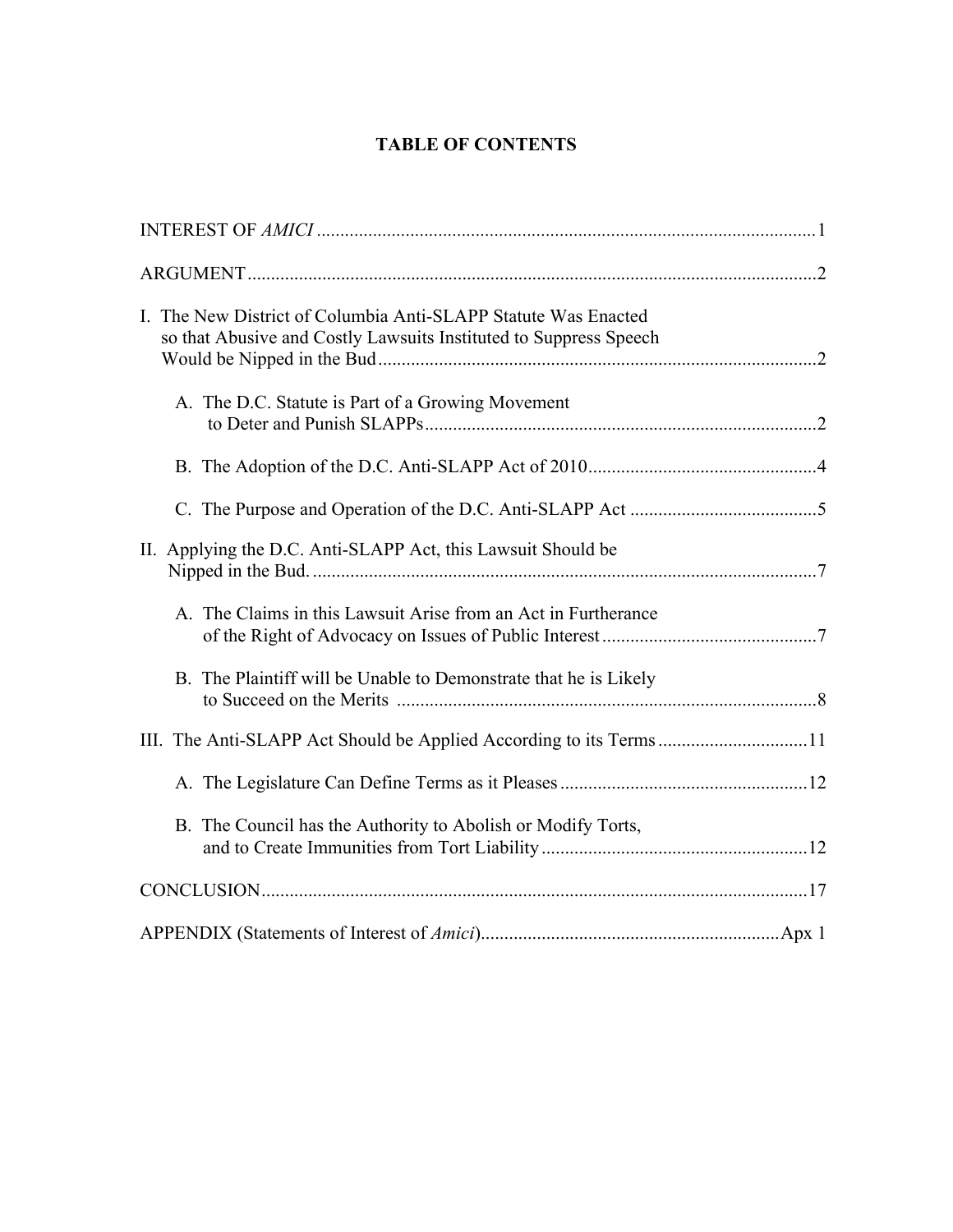#### IN THE SUPERIOR COURT OF THE DISTRICT OF COLUMBIA CIVIL DIVISION

DANIEL M. SNYDER,

 $\mathcal{L}_\text{max}$  , where  $\mathcal{L}_\text{max}$  and  $\mathcal{L}_\text{max}$  and  $\mathcal{L}_\text{max}$ 

CREATIVE LOAFING, INC., *et al.*, Event: Status Hearing

 $\mathcal{L}_\text{max}$  , where  $\mathcal{L}_\text{max}$  and  $\mathcal{L}_\text{max}$  and  $\mathcal{L}_\text{max}$ 

Defendants.

Plaintiff, No. 2011 CA 3168 B v. Judge Todd E. Edelman Next court date: July 20, 2011

## **MEMORANDUM OF THE AMERICAN CIVIL LIBERTIES UNION OF THE NATION'S CAPITAL,** *ET AL***., AS** *AMICI CURIAE*

Pursuant to leave of Court granted on July 13, 2011, the American Civil Liberties Union of the Nation's Capital, D.C. Councilmember Mary M. Cheh, the American Society of News Editors, the Society of Professional Journalists, the Maryland-District of Columbia-Delaware Broadcasters Association, the Association of Alternative Newsweeklies, the Association of Capitol Reporters and Editors, National Public Radio, Inc., Allbritton Communications Company, Atlantic Media, Inc., WUSA-TV, the Public Access Corporation of the District of Columbia, POLITICO LLC, the Public Participation Project, the Environmental Working Group, and Public Citizen, Inc., hereby file this memorandum of points and authorities in support of the defendants' Special Motion to Dismiss.

#### **INTEREST OF** *AMICI*

The statements of interest of the *amici* are appended to this memorandum.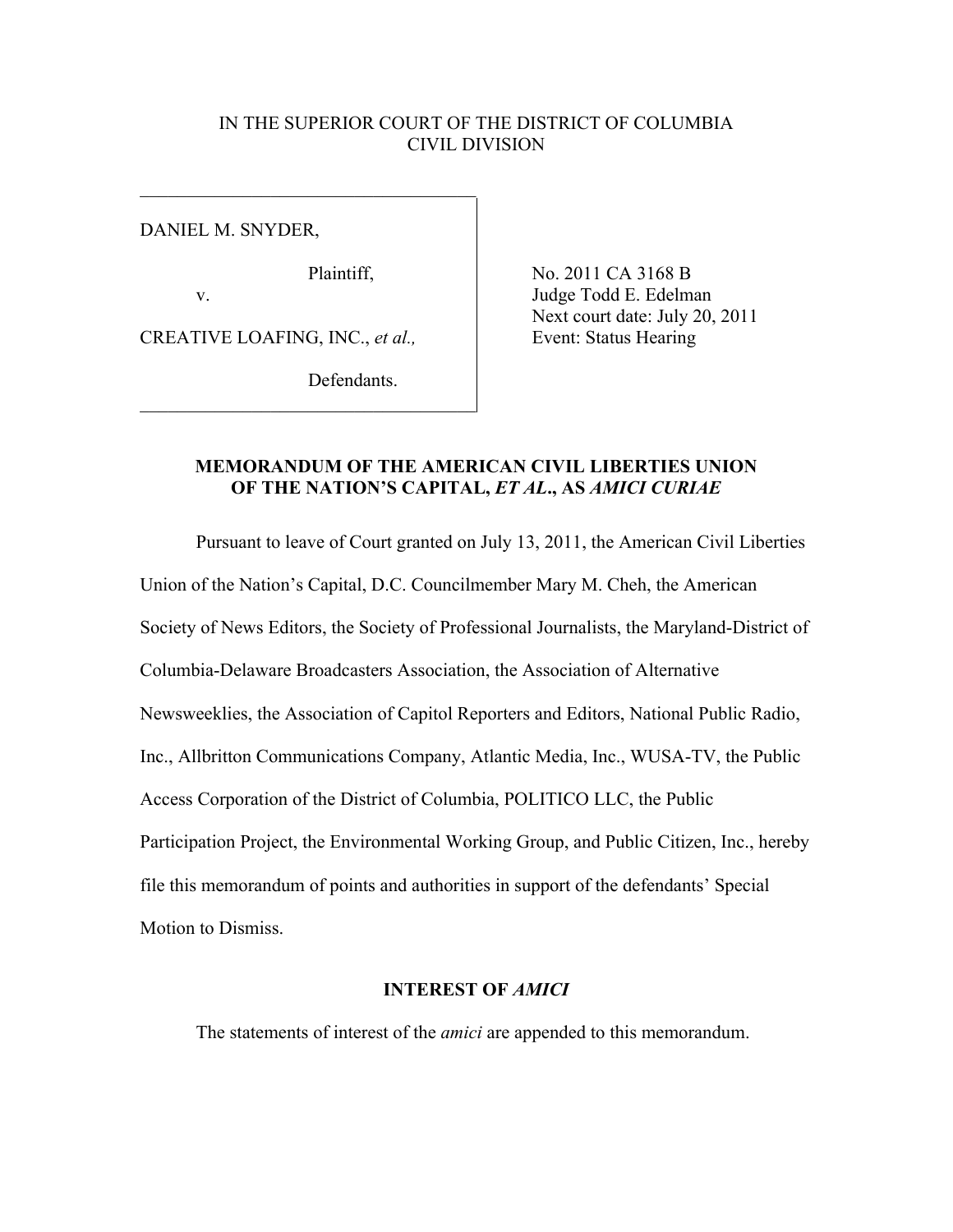#### **ARGUMENT**

## **I. The New District of Columbia Anti-SLAPP Statute Was Enacted so that Abusive and Costly Lawsuits Instituted to Suppress Speech Would be Nipped in the Bud**

### **A. The D.C. Statute is Part of a Growing Movement to Deter and Punish SLAPPs**

In a seminal study about twenty-five years ago, law and sociology professors at

the University of Denver identified a widespread pattern of abusive lawsuits, generally

filed by wealthy, powerful interests against individuals or community organizations that

had spoken out against them. They dubbed these cases "Strategic Lawsuits Against

Public Participation," or "SLAPPs." *See* George W. Pring and Penelope Canan, SLAPPS:

GETTING SUED FOR SPEAKING OUT (Temple University Press, 1996).

A defining feature of SLAPPs is that "winning is not a SLAPP plaintiff's primary

motivation." *Blumenthal v. Drudge,* Civ. No. 97-1968, 2001 WL 587860, at \*3 (D.D.C.

Feb. 13, 2001):

[L]ack of merit is not of concern to the plaintiff because the plaintiff does not expect to succeed in the lawsuit, only to tie up the defendant's resources for a sufficient length of time to accomplish plaintiff's underlying objective. . . . Thus, while SLAPP suits 'masquerade as ordinary lawsuits' the conceptual features which reveal them as SLAPPs are that they are generally meritless suits brought by large private interests to deter common citizens from exercising their political or legal right or to punish them for doing so.

*Id*. (quoting *Wilcox v. Superior Court,* 33 Cal.Rptr.2d 446, 450 (1994)). As the D.C.

Council recognized:

[T]he goal of the litigation is not to win the lawsuit but to punish the opponent[s] and intimidate them into silence. As Art Spitzer, Legal Director for the ACLU, noted in his testimony, "[*l*]*itigation itself* is the plaintiff's weapon of choice."

Council of the District of Columbia, Committee on Public Safety and the Judiciary,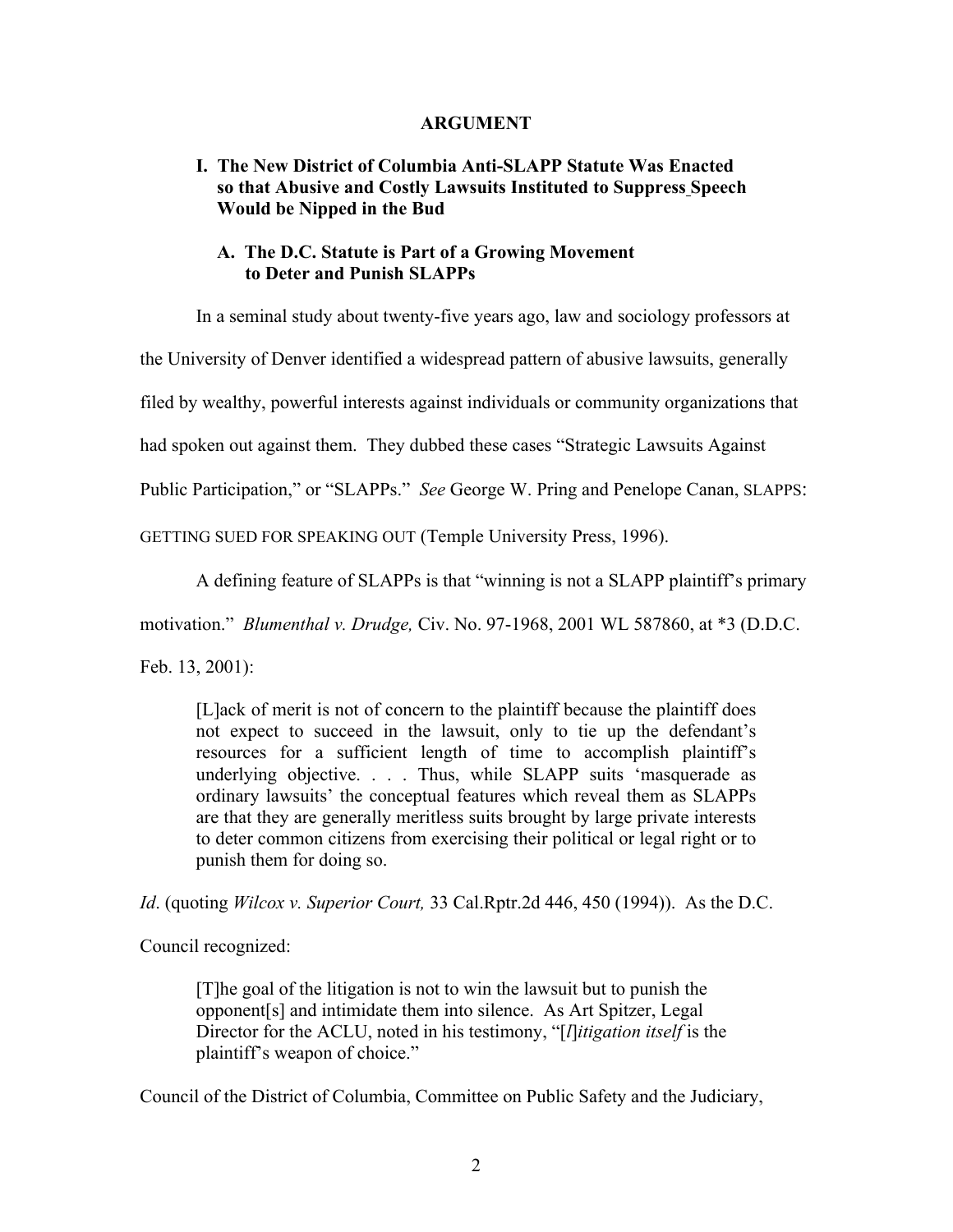Report on Bill 18-893, "Anti-SLAPP Act of 2010," Nov. 19, 2010 (hereafter

"Committee Report"), at 4 (second alteration and emphasis in original).<sup>1</sup> The Committee

further explained the need for the bill:

Such cases are often without merit, but achieve their filer's intention of punishing or preventing opposing points of view, resulting in a chilling effect on the exercise of constitutionally protected rights. Further, defendants of a SLAPP must dedicate a substantial<sup>[]</sup> amount of money, time, and legal resources [to defending the lawsuit]. The impact is not limited to named defendants['] willingness to speak out, but prevents others from voicing concerns as well. To remedy this[,] Bill 18-893 . . . incorporat[es] substantive rights that allow a defendant to more expeditiously, and more equitably, dispense of a SLAPP.

Committee Report at 1.

Recognizing that SLAPPs are an abuse of the judicial system, a growing number of states have enacted anti-SLAPP legislation: "as of January 2010 there are approximately 28 jurisdictions in the United States that have adopted anti-SLAPP measures." Committee Report at 3; *see also* The Public Participation Project, "Your State's Free Speech Protections," http://www.anti-slapp.org/?q=node/12 (summarizing and providing links to anti-SLAPP statutes in 26 states and Guam) (last visited July 18,  $2011$ ).<sup>2</sup> In general, these statutes permit the defendants in SLAPP-suits to obtain prediscovery dismissal of the case against them if it meets the statute's definition of a SLAPP, together with attorney's fees from the plaintiff. The District of Columbia statute follows this model.

 $\frac{1}{1}$  A copy of the Committee Report is attached as Exhibit 27 to the affidavit of Alia L. Smith, filed with the defendants' Special Motion to Dismiss. It is also online at http://www.dccouncil.us/images/00001/20110120184936.pdf.

<sup>2</sup> On June 17, 2010, Texas became the 27th State to adopt an Anti-SLAPP statute. *See* Reporters Committee for Freedom of the Press, *Texas governor signs anti-SLAPP bill into law*, http://www.rcfp.org/newsitems/index.php?i=11931 (last visited July 18, 2011).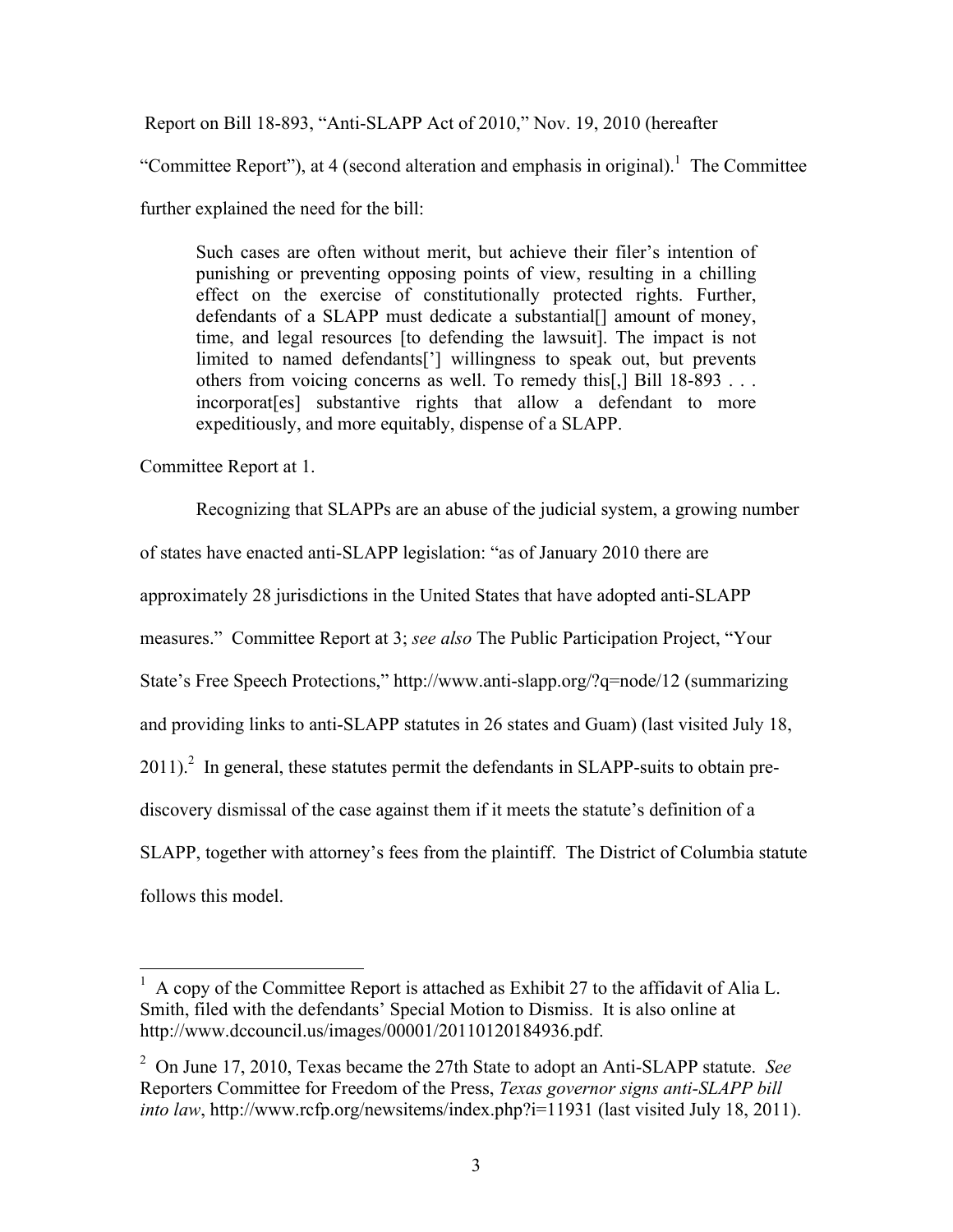#### **B. The Adoption of the D.C. Anti-SLAPP Act of 2010**

In June 2010, D.C. Councilmembers Mary Cheh and Phil Mendelson introduced Bill 18-893, titled the "Anti-SLAPP Act of 2010." Committee Report at 4. The bill was modeled on the "Citizen Participation Act of 2009," H.R. 4364 (111th Cong., 1st Sess.), which had been introduced by Rep. Steve Cohen (D-Tenn.) in December 2009 but not enacted. *See* Committee Report at 4 ("As introduced, this measure closely mirrored the federal legislation introduced the previous year." $)$ <sup>3</sup> The Council's Committee on Public Safety and the Judiciary held a public hearing in September 2010; no witness opposed the bill. *See* Committee Report at 5.

After the public hearing, the committee adopted several strengthening amendments, *compare id*., Attachment 1 (Bill 18-893 as introduced) *with id*., Attachment 4 (Committee Print). In particular – and of importance to this lawsuit – the Committee expanded a portion of the definition of what is protected by the Anti-SLAPP law (an "act in furtherance of the right of advocacy on issues of public interest") from:

Any other conduct in furtherance of the exercise of the constitutional right to petition the government or the constitutional right of free expression in connection with an issue of public interest.

Bill 18-893 as introduced,  $\S$  2(1)(B), to:

Any other expression or expressive conduct that involves petitioning the government or communicating views to members of the public in connection with an issue of public interest.

Bill 18-893, Committee Print, § 2(1)(B).

<sup>&</sup>lt;sup>3</sup> The text of the proposed Citizen Participation Act is online at http://www.govtrack.us/ congress/billtext.xpd?bill=h111-4364. The Committee Report incorrectly cites the congressional bill as H.R. 4363.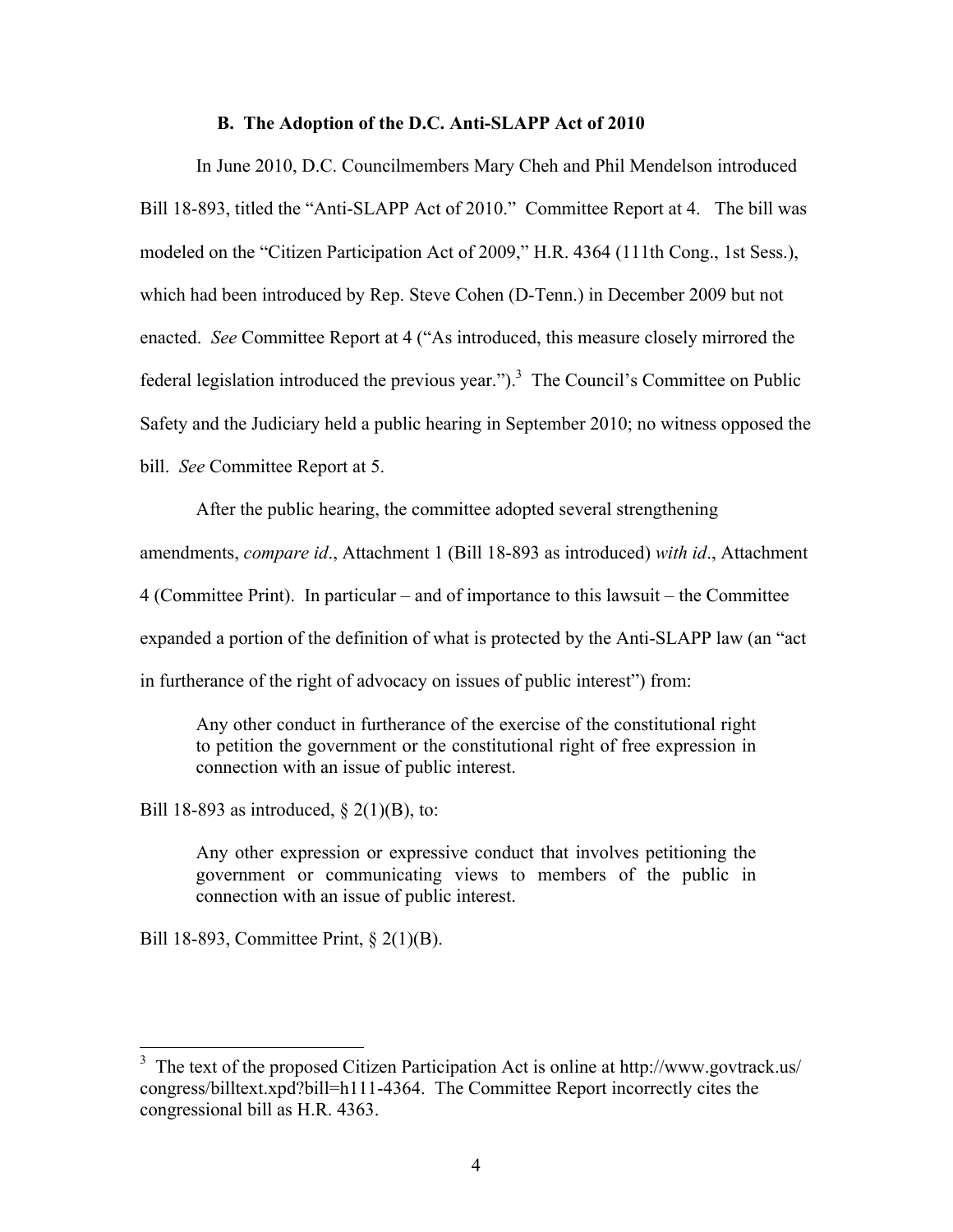This amendment was suggested by the ACLU, which explained that the original

#### definition was

backwards – it requires a court *first* to determine whether given conduct is protected by the Constitution *before* it can determine whether that conduct is covered by the Anti-SLAPP Act. But if the conduct is protected by the Constitution, then there is no need for the court to determine whether it is covered by the Anti-SLAPP Act: a claim arising from that conduct must be dismissed because the conduct is protected by the Constitution. And yet the task of determining whether given conduct is protected by the Constitution is often quite difficult, and can require exactly the kinds of lengthy, expensive legal proceedings (including discovery) that the bill is intended to avoid.

. . . This should not be necessary, as the purpose of an anti-SLAPP law is to provide broader protection than existing law already provides.

Testimony of the American Civil Liberties Union of the Nation's Capital on Bill 18-893

at 5 (September 17, 2010) (emphasis in original; footnote omitted). $4$ 

The Council adopted the Anti-SLAPP bill in late 2010 by a vote of 11-0 (with two

members absent) on first reading and a vote of 12-0 (with one member absent) on final

reading; it was signed by Mayor Gray on January 19, 2011. *See* http://www.dccouncil.

washington.dc.us/lims/searchbylegislation.aspx (search for B18-893) (last visited July 18,

2011). After congressional review, it became effective on March 31, 2011. *See* 58 D.C.

Register 741 (Apr. 29, 2011). This lawsuit was filed shortly thereafter, on April 26,

2011.

## **C. The Purpose and Operation of the D.C. Anti-SLAPP Act**

In urging the Council to adopt Bill 18-893, the Committee on Public Safety and the Judiciary emphasized that the bill was intended to remedy the "nationally recognized problem" of abusive lawsuits against speech on public issues by providing defendants

<sup>&</sup>lt;sup>4</sup> The ACLU's written testimony is reproduced in the Committee Report as the first part of Attachment 2.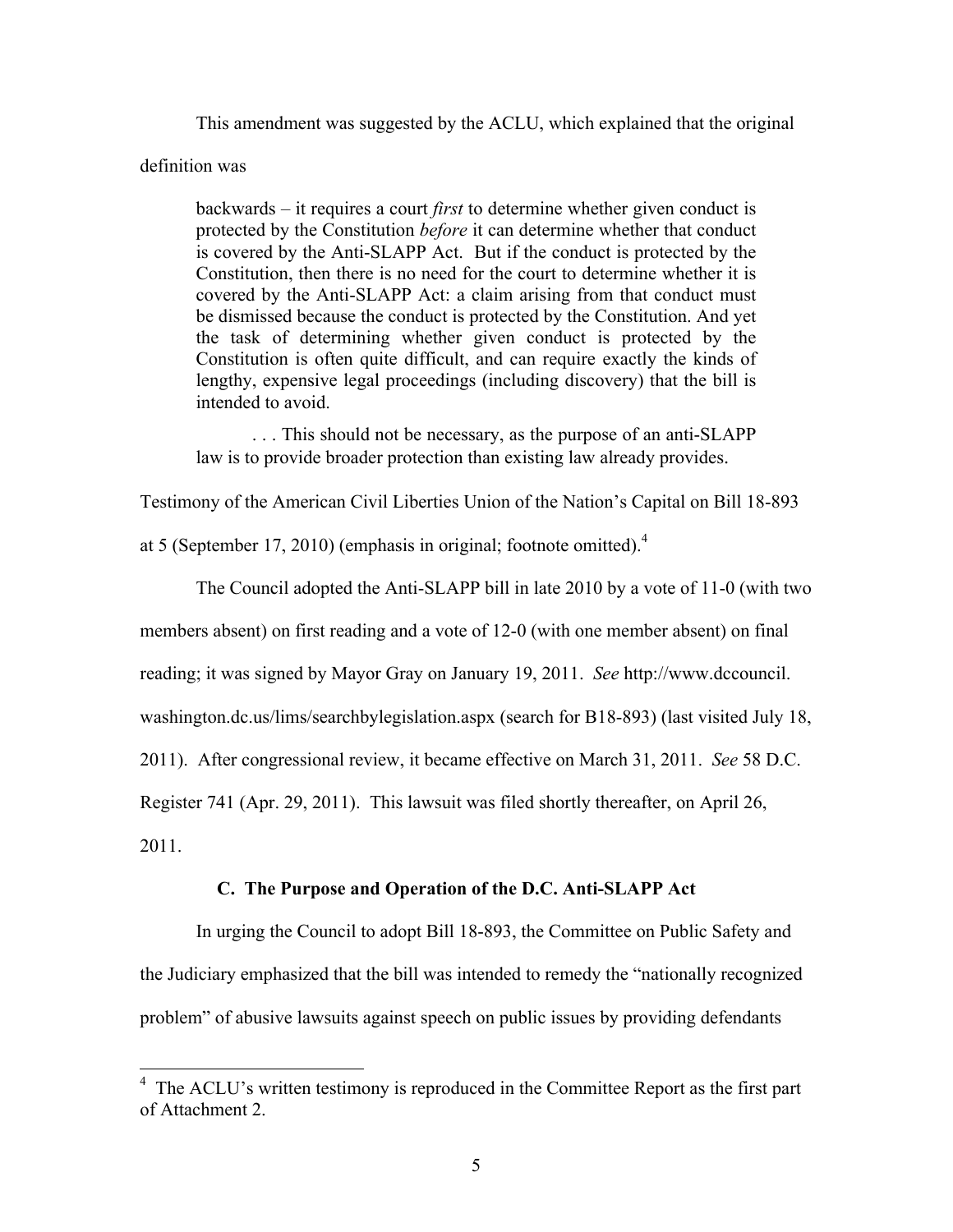"with substantive rights to expeditiously and economically dispense of litigation" that qualified as a SLAPP – in other words, to nip such lawsuits in the bud. Committee Report at 4. The substantive right was accurately described as providing "immunity" for those who engage in speech on issues of public interest. *Id*.

 The basic operation of the new D.C. law is quite straightforward, establishing a lower substantive standard for motions to dismiss in SLAPP-suits: if a claim in a lawsuit "arises from an act in furtherance of the right of advocacy on issues of public interest," then that claim is subject to a "special motion to dismiss," which must be granted unless the plaintiff can show that he or she "is likely to succeed on the merits." D.C. Code  $\S$  16-5502. End of story.

The special motion to dismiss must generally be granted prior to discovery, D.C. Code  $\S$  16-5502(c)(1), "[t]o ensure [that] a defendant is not subject to the expensive and time consuming discovery that is often used in a SLAPP as a means to prevent or punish." Committee Report at 4. Thus, defamation claims arising out of speech on issues of public interest are not barred, but a plaintiff who seeks to pursue such a claim needs to have his proof in hand *before* he or she files suit; fishing expeditions hoping to discover missing elements of causes of action are not allowed.<sup>5</sup>

 $\frac{1}{5}$  The court can, however, permit limited, "targeted discovery," if it appears that such discovery "will enable the plaintiff to defeat the motion and that the discovery will not be unduly burdensome." D.C. Code  $\S$  16-5502(c)(2).

As introduced, Bill 18-893 authorized a court to allow "specified discovery" when this standard was met. *See* Committee Report, Attachment 1, § 3(c). That is also the phrase used in H.R. 4364, the federal bill on which the D.C. Act was modeled. But in the Committee Print, this phrase had changed to "specialized discovery." *See* Committee Report, Attachment 4, § 3(c).

No reason was given for this change and the enacted language makes no sense. Apparently the change was a scrivener's error that should be corrected by the Council.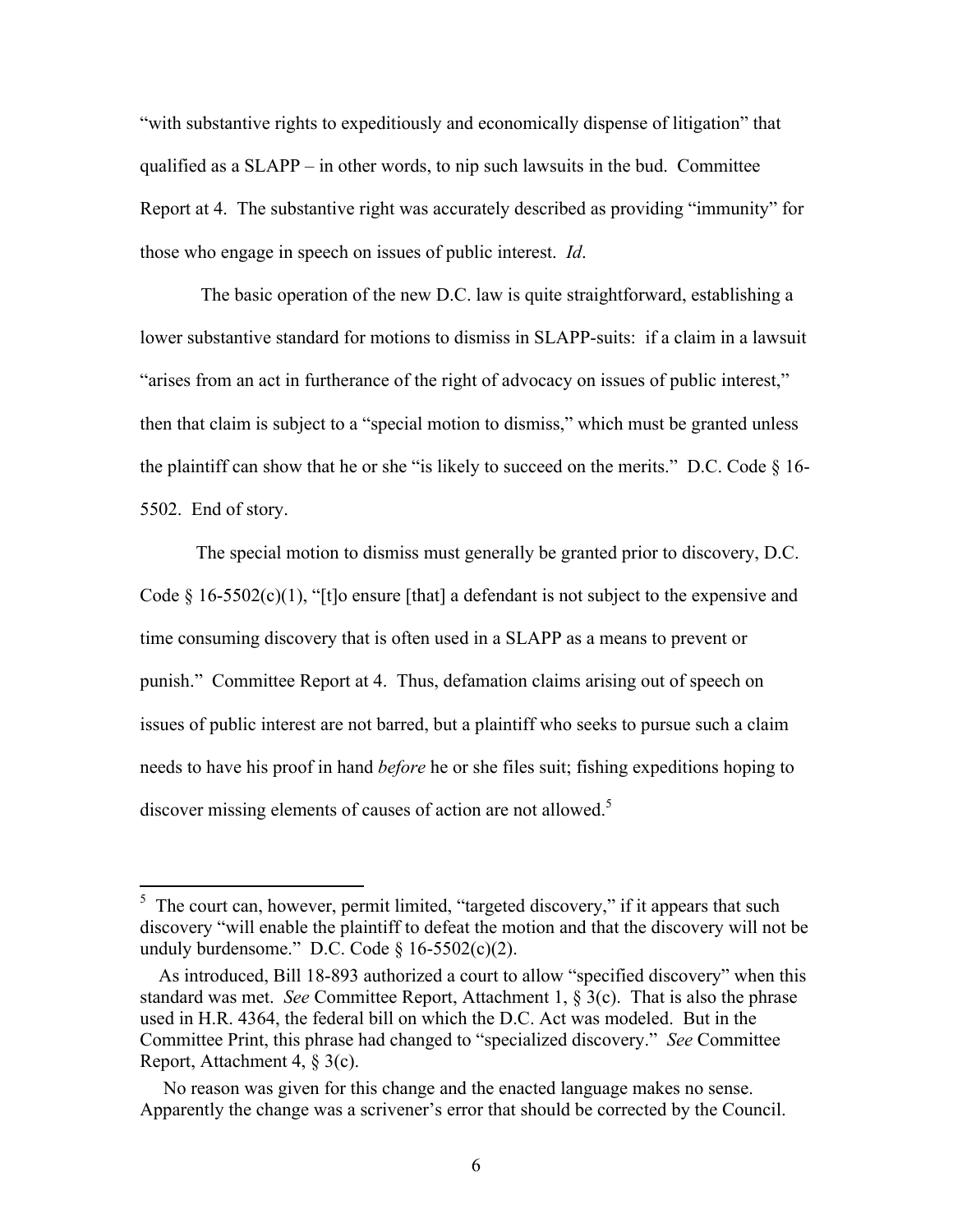The key term, an "act in furtherance of the right of advocacy on issues of public

interest," is broadly but carefully defined to mean:

(A) Any written or oral statement made:

(i) In connection with an issue under consideration or review by a legislative, executive, or judicial body, or any other official proceeding authorized by law; or

(ii) In a place open to the public or a public forum in connection with an issue of public interest; or

(B) Any other expression or expressive conduct that involves petitioning the government or communicating views to members of the public in connection with an issue of public interest.

D.C. Code § 16-5501(1). The term "likely to succeed on the merits" is not defined, for

the obvious reason that no definition is necessary; the phrase and its non-technical

meaning are well known to every trial and appellate judge.

# **II. Applying the D.C. Anti-SLAPP Act, this Lawsuit Should be Nipped in the Bud**

The only issue in this case requiring more than cursory analysis is whether the

plaintiff can show that he is likely to succeed on the merits.

# **A. The Claims in this Lawsuit Arise from an Act in Furtherance of the Right of Advocacy on Issues of Public Interest**

The plaintiff concedes that he is a public figure. Complaint  $\P$ [1,4. It follows]

that expression about the plaintiff is expression about an "issue of public interest,"

because an "issue of public interest," is defined to include "an issue related to . . . a public

figure." D.C. Code § 16-5501(3).<sup>6</sup>

 $\frac{1}{16}$  It is plain that the plaintiff can find no shelter in the definition's exception, that an "'issue of public interest' shall not be construed to include private interests, such as statements directed primarily toward protecting the speaker's commercial interests rather than toward commenting on or sharing information about a matter of public significance." D.C. Code § 16-5501(3).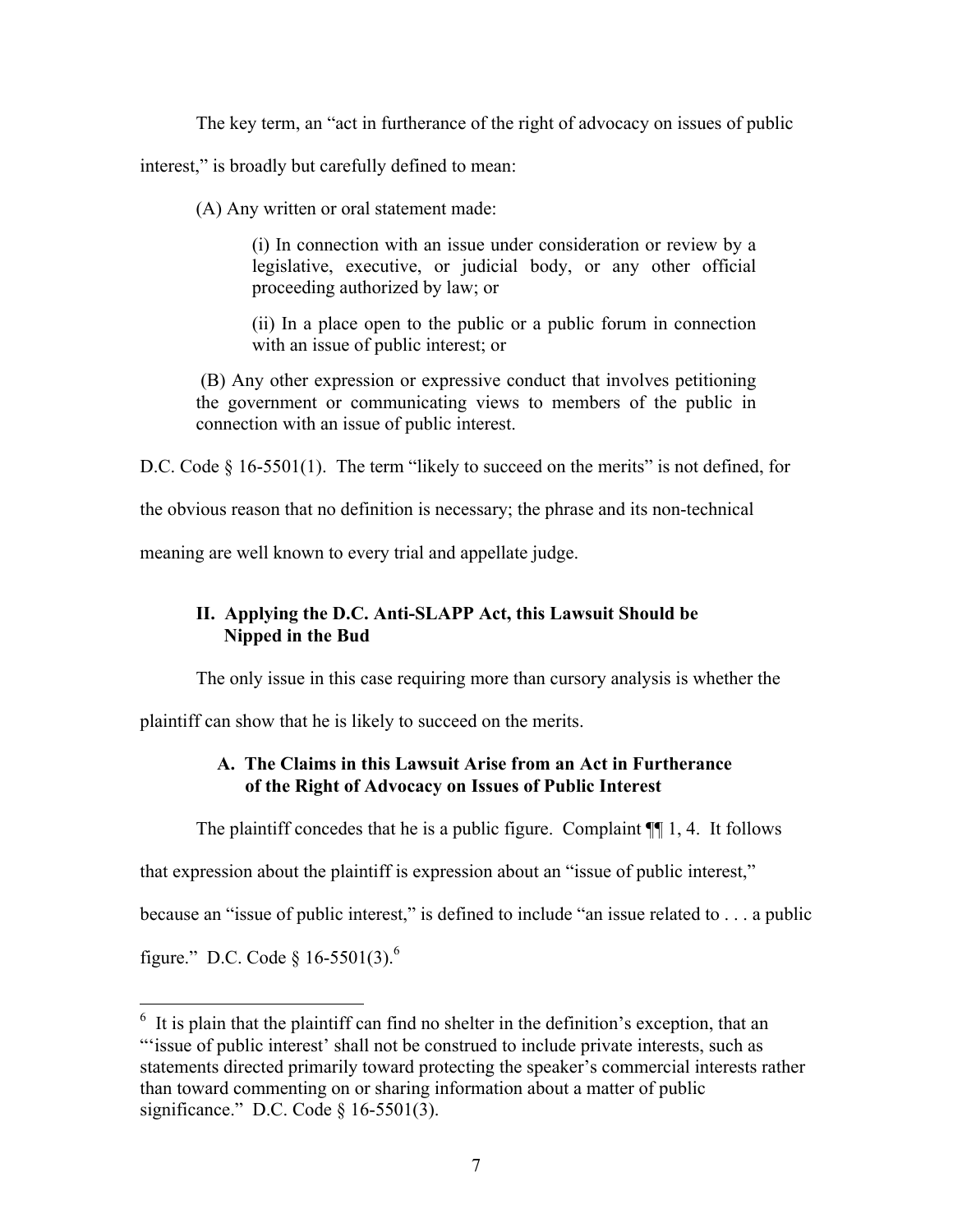The claims in this lawsuit arise from an article about the plaintiff that was published in the *Washington City Paper*, a weekly alternative newspaper that is read by thousands of Washingtonians. It follows that the claims arise from an "act in furtherance of the Right of Advocacy on Issues of Public Interest," because such an act is defined to include "[a]ny . . . expression . . . that involves . . . communicating views to members of the public in connection with an issue of public interest." D.C. Code  $\S$  16-5501(1)(B).

It therefore also follows that "the motion [to dismiss] shall be granted unless the [plaintiff] demonstrates that [his] claim[s are] likely to succeed on the merits." D.C. Code § 16-5502(b).

#### **B. The Plaintiff will be Unable to Demonstrate that he is Likely to Succeed on the Merits**

While the plaintiff has not yet had an opportunity to make his case, and it would therefore be premature for *amici* to express an unqualified conclusion on the merits, the facts on the public record suggest that he is as likely to prevail on the merits here as Voldemort is to prevail over Harry Potter in their final battle.

As a public figure, plaintiff must scale a daunting cliff to prevail on a claim of defamation. As the Court of Appeals has explained, he must prove not only that defendants' statements about him were materially false statements of fact but must also prove, by clear and convincing evidence, that the defendants acted with "actual malice," *i.e*., that they knew their statements were false or that they actually had serious doubts about the truth of their statements:

"[P]roof of defamation and falsity alone affords an insufficient basis for recovery[,] . . . plaintiff[] must prove publication with 'actual malice' by 'clear and convincing proof' in order to establish the defendant's liability." *Nader v. Toledano*, 408 A.2d 31, 40 (D.C. 1979). *See also Foretich [v. CBS, Inc.],* 619 A.2d [48] at 59 [(D.C. 1993)] ("'[a]ctual malice' must be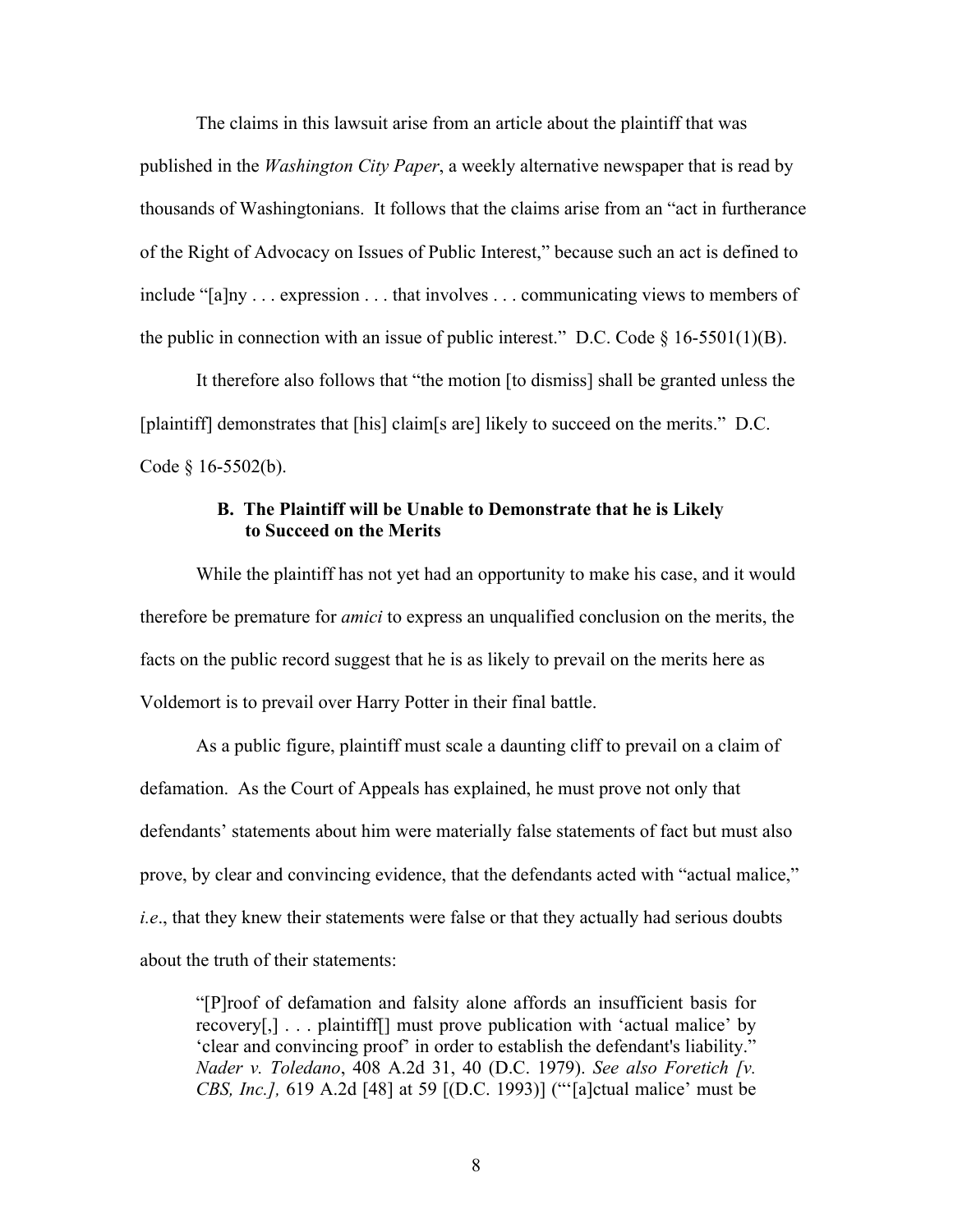proved by clear and convincing evidence") (citations omitted). In addition, "[t]here must be sufficient evidence to permit the conclusion that the defendant in fact entertained serious doubts as to the truth of his publication. Publishing with such doubts shows reckless disregard for truth or falsity and demonstrates actual malice." *St. Amant [v. Thompson*], 390 U.S. [727] at 731 [(1968)]. *See also Sweeney [v. Prisoners' Legal Services of New York]*: "To satisfy the reckless disregard standard, plaintiffs had to establish that defendants in fact entertained serious doubts as to the truth of [the] publication or that they actually had a high degree of awareness of [its] probable falsity." 647 N.E.2d [101] at 104 [(1995)] (citing *Harte-Hanks Communications v. Connaughton*, 491 U.S. 657, 667 (1989) (other citations and internal quotations omitted)).

*Beeton v. District of Columbia*, 779 A.2d 918, 924 (D.C. 2001) (some alterations in

original).<sup>7</sup> Plaintiff's only hope of scaling this cliff lies in persuading this Court to apply

a requirement of literal exactness – that readers would understand the statements to mean

that he *personally* forged signatures, *personally* sprayed Agent Orange on trees in his

backyard, and was literally removed from the Board of Six Flags.

But literal exactness is not the proper standard for this Court to apply. Unhappily for the plaintiff, but happily for freedom of speech, a showing of material falsity requires a showing of departure from the truth *that would matter to a reader* – not a departure that would matter to a cite-checker or a copy editor, but to the readers in whose opinion the plaintiff alleges he has been harmed. As Judge Burgess explained:

 When the defamatory sting of a statement is substantially true, the statement is not false. *See, e.g., Moss v. Stockard*, 580 A.2d 1011, 1023 (D.C. 1990) (finding that if a publication is substantially true – in the sense that its "gist" or "sting" is true – the statement is not false); *Tavoulareas v. Piro*, 817 F.2d 762, 788 [D.C. Cir. 1987)] ("Since the only derogatory implication of the dispatch statement is undisputedly correct, it is not actionable"); *Masson v. New Yorker Magazine*, 501 U.S. 496, 517 (1991) (holding that a statement is substantially true if the allegedly defamatory "gist" or "sting" of the statement is true: "Minor inaccuracies

<sup>&</sup>lt;sup>7</sup> *Beeton* involved a public official; the standard for a public figure is the same. *Ayala v*. *Washington*, 679 A.2d 1057, 1063 n.3 (D.C. 1996)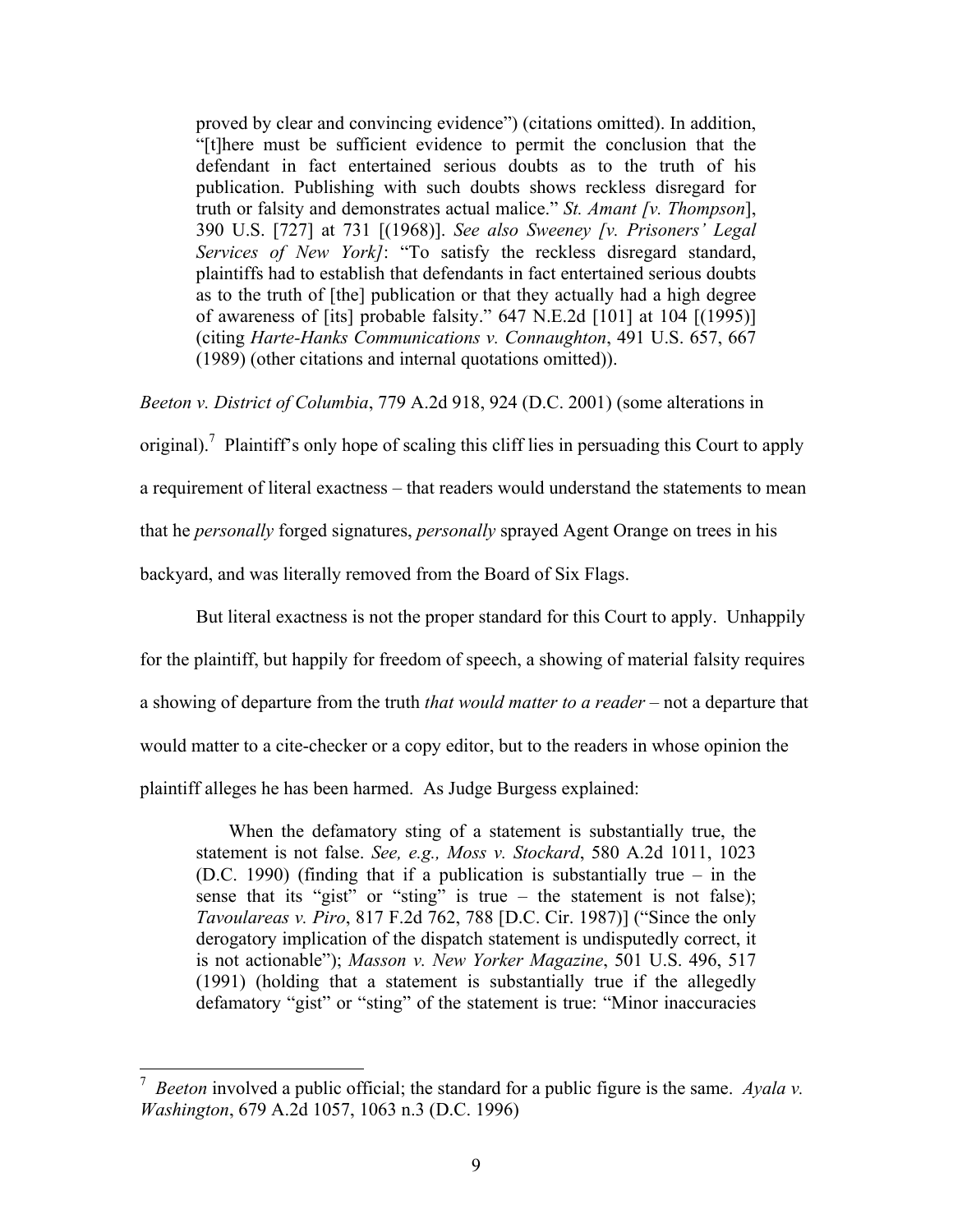do not amount to falsity so long as the substance, the gist, the sting, of the libelous charge be justified.").

*Paul v. News World Communications*, No. 01-CA-917, 2003 WL 25290663, at \*6 (D.C. Super. Ct., Sept. 15, 2003) (Burgess, J.).

Defendants have persuasively shown, in the memorandum supporting their special motion to dismiss, that the "sting" of the alleged defamation here is substantially true – *i.e.,* true in its essence:

• Plaintiff (*i.e.,* his agents) apparently *did* cut down many trees on protected land without having obtained all the necessary government permissions and thereby obtained a better view of the Potomac River from his home.<sup>8</sup> It is unlikely that any reader visualized the plaintiff in a HAZMAT suit spraying toxic defoliant around his back yard.

• Plaintiff apparently *was* excluded from the Board of Six Flags as part of a corporate reorganization.<sup>9</sup> Readers would not care that his departure from the Board occurred in the context of a reorganization rather than otherwise; that detail certainly does not change the "sting" of the assertion.

• Plaintiff (*i.e.,* his agents) apparently *did* forge telephone customers' signatures, and apparently on a massive scale.<sup>10</sup> It is altogether common for the actions of agents to be recounted in the name of their boss; if a headline said, "MURDOCH HACKED CELL PHONES OF YOUNG MURDER VICTIM AND BRITISH TROOPS KILLED IN AFGHANISTAN," no sensible reader would visualize Rupert Murdoch sitting at a keyboard with earphones on his head, typing computer code.

<sup>&</sup>lt;sup>8</sup> See defendants' memorandum at 16-17.

<sup>9</sup> *See* defendants' memorandum at 17-19.

<sup>10</sup> *See* defendants' memorandum at 13-15.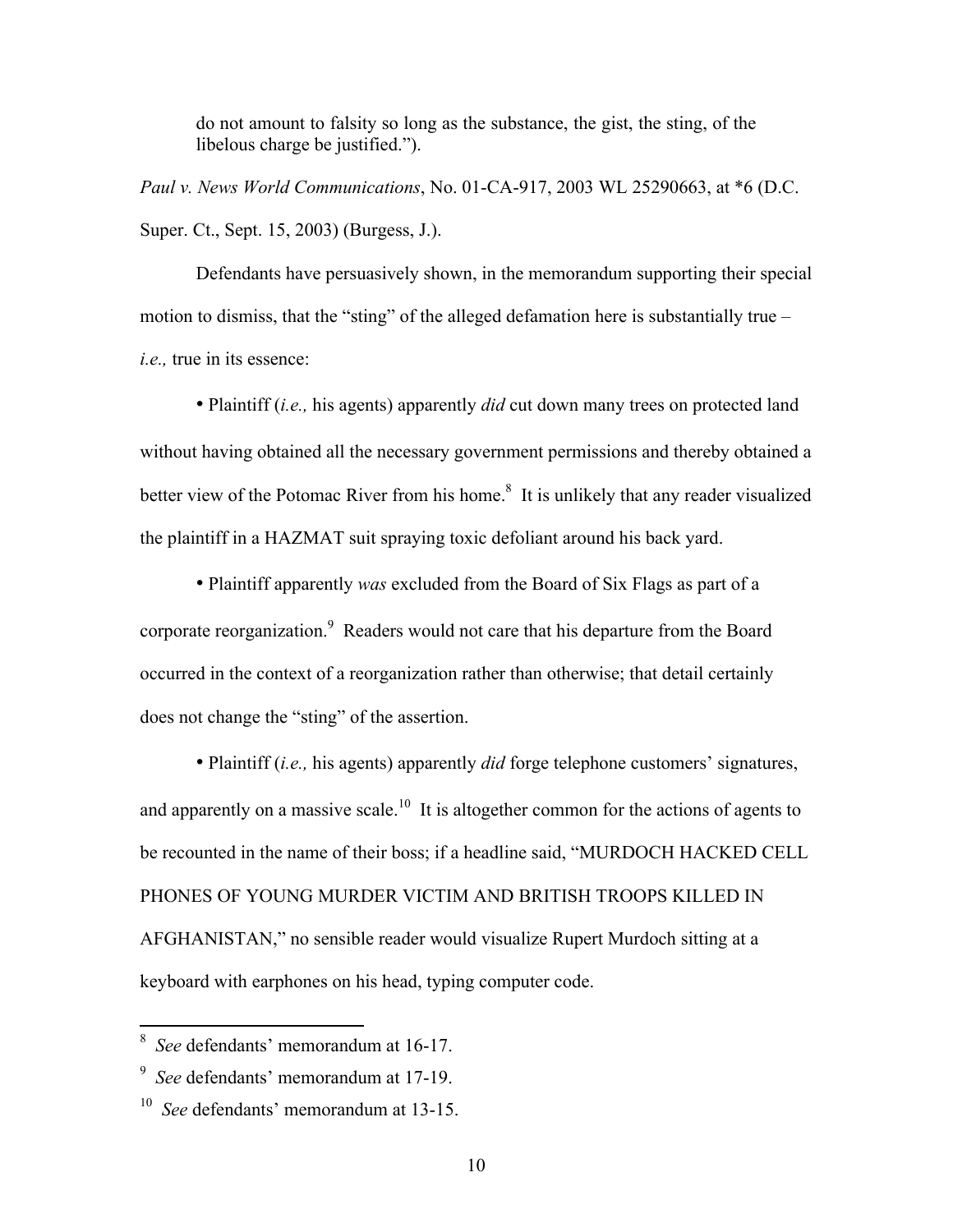Where a reasonable jury could not find the sting of the alleged defamation to be substantially false, the Court can so rule as a matter of law. *Paul v. News World Communications,* 2003 WL 25290663, at \*6-\*7. And here the Anti-SLAPP statute has added yet another layer of difficulty for the plaintiff: the Court need not find that a reasonable jury *could not* find the sting of the alleged defamation to be substantially false; it is sufficient to dismiss the case if the Court finds that a reasonable jury *would not be likely to* find the sting to be substantially false. D.C. Code § 16-5502(b).

Absent exceptionally dramatic and unexpected revelations by the plaintiff, his ability to demonstrate a *likelihood* of prevailing on the merits appears to be of the same order of magnitude as the likelihood of the Redskins winning this year's Super Bowl.

It follows that – absent such dramatic and unexpected revelations – the defendants' special motion to dismiss should be granted.<sup>11</sup>

#### **III. The Anti-SLAPP Act Should be Applied According to its Terms**

Plaintiff may argue that applying the D.C. Anti-SLAPP Act to his case will deprive him of the ability he would otherwise have to win his case under the prevailing law of defamation. Assuming, for the sake of argument (and contrary to the likely reality), that this is true, it is not a reason to refuse to apply the Anti-SLAPP Act. To the contrary, this Court should be "guided by the familiar canon of statutory construction that

 $11$  Although not the basis of a legal claim, plaintiff's accusation that the cover illustration on defendants' article was anti-Semitic is risible. Drawing the devil's horns and goatee on a photograph of a famous person or a photograph of an advertising model is a prank so shopworn as to be boring. Drawing such graffiti on a photograph of a stereotypical orthodox Jew might be anti-Semitic, depending on the context, but the obvious reason for including them on the cover illustration of the plaintiff was to convey the message that he is Mephistophelian – which was, after all, the theme of the article. That message was sharp, and it may or may not have been justified, but it was no more anti-Semitic, in 2010 Washington D.C., than a child wearing a devil costume on Halloween.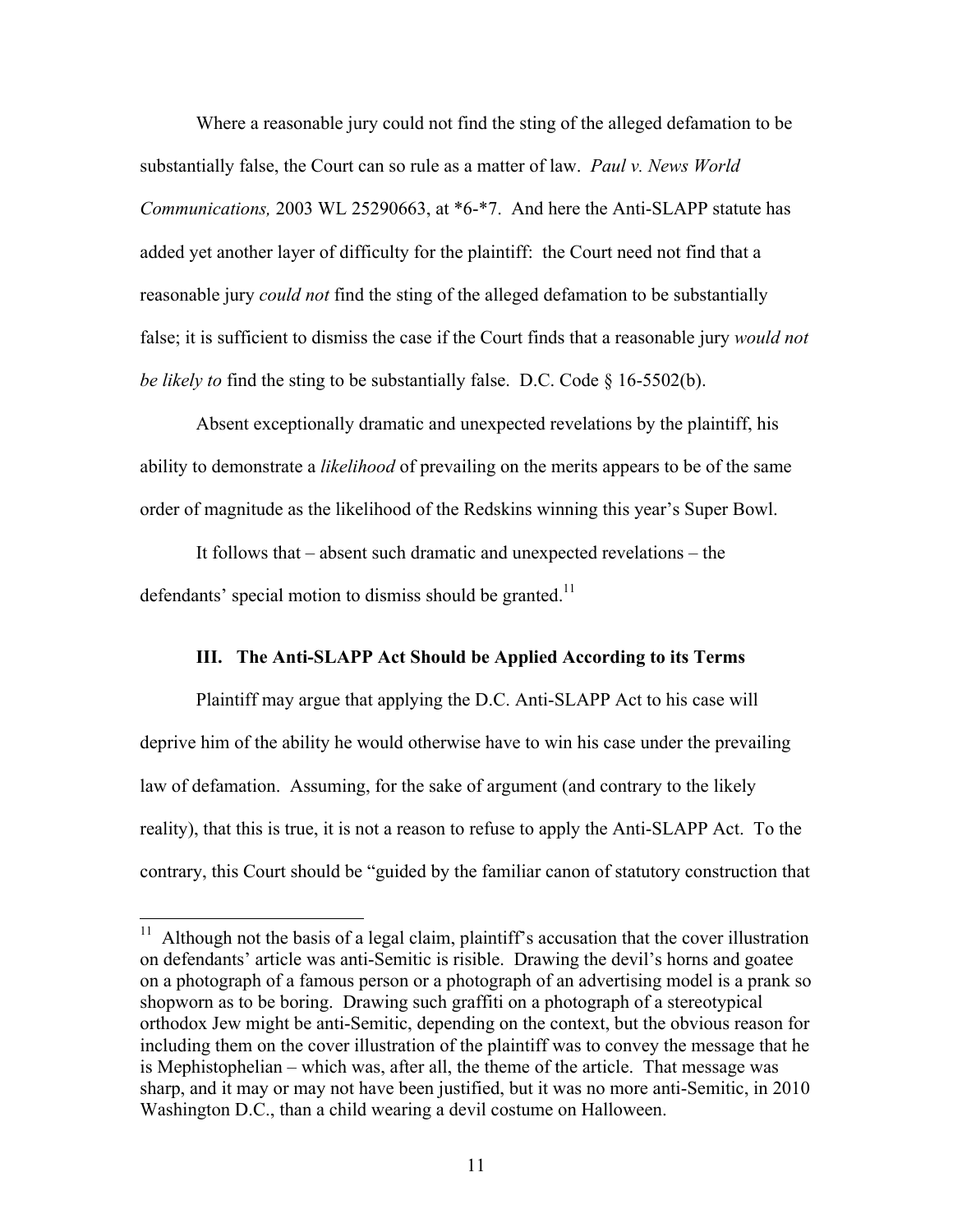remedial legislation should be construed broadly to effectuate its purposes." *Tcherepnin v. Knight*, 389 U.S. 332, 336 (1967).

#### **A. The Legislature Can Define Terms as it Pleases**

Plaintiff may point out that the definition of a SLAPP under the D.C. Anti-SLAPP Act is broader than the definition contained in professors Pring and Canan's book, or in the anti-SLAPP statutes of other states. This is true. It reflects a legislative policy judgment – apparently in response to the ACLU's testimony, *see* p. 5 above – that a broader definition is desirable.

A legislature can define statutory terms as it chooses. "Humpty Dumpty used a word to mean 'just what [he chose] it to mean-neither more nor less,' and legislatures, too, are free to be unorthodox." *Lopez v. Gonzales*, 549 U.S. 47, 54 (2006) (quoting L. Carroll, Alice in Wonderland and Through the Looking Glass 198 (Messner 1982)) (alterations by the Court). Thus, "[w]hen a legislature defines the language it uses, its definition is binding upon the court even though the definition does not coincide with the ordinary meaning of the words." *Ball v. Arthur Winn General Partnership/Southern Hills Apartments*, 905 A.2d 147, 151 (D.C. 2006) (internal quotation marks and citations omitted). Plaintiff may disagree with the D.C. Council's policy judgment, but unless that judgment resulted in an unconstitutional enactment the statute must be applied according to its terms, and the terms must be applied as they are defined in the statute.

#### **B. The Council has the Authority to Abolish or Modify Torts, and to Create Immunities from Tort Liability**

The D.C. Anti-SLAPP Act does not violate any right of the plaintiff's. A contrary argument would have to rest on the proposition that the First Amendment creates a ceiling, rather than a floor, for the protection of speech, so that any speech not protected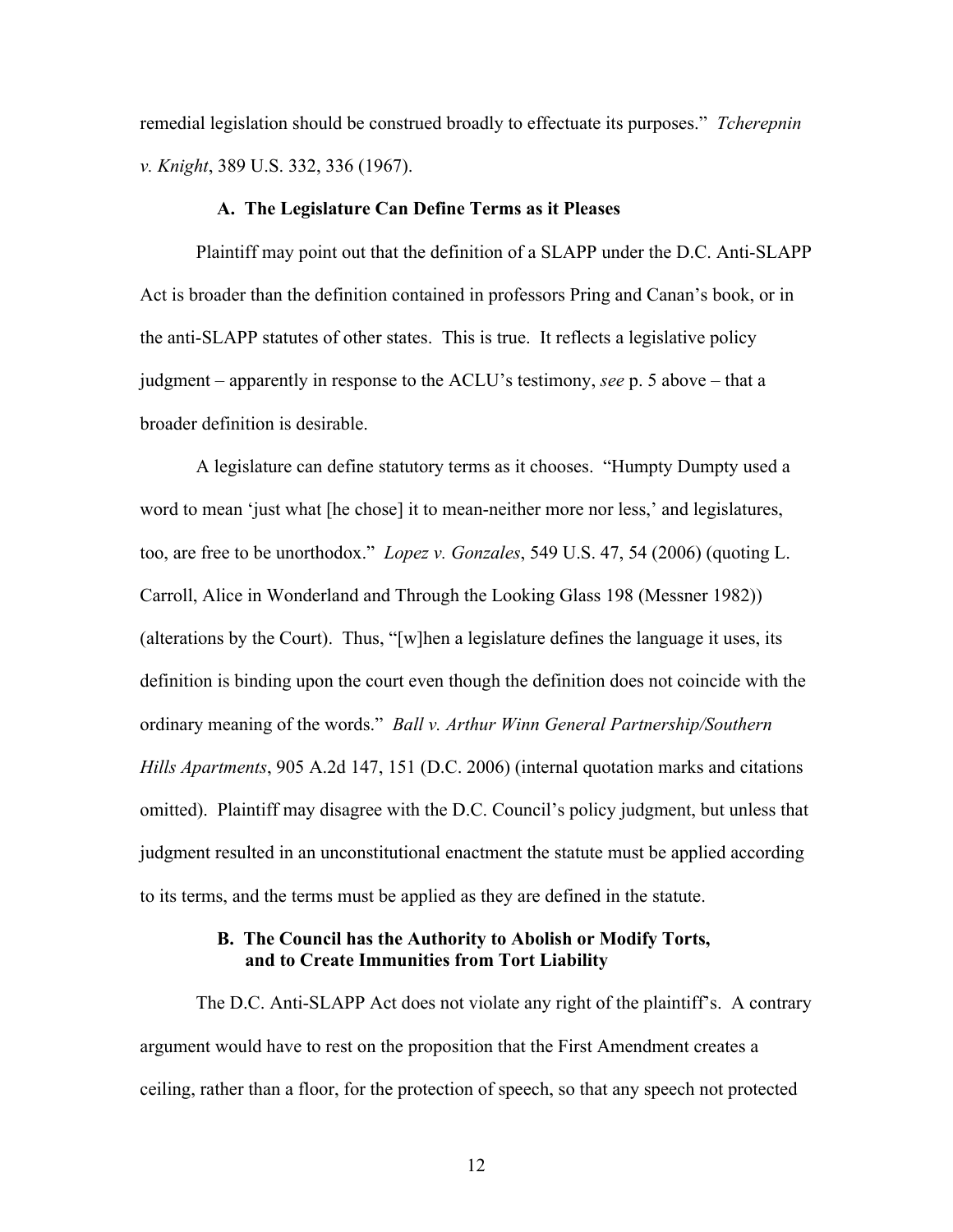by the First Amendment must be subject to a tort action for damages. But that is incorrect:

[T]he substantive rights provided by the Federal Constitution define only a minimum. State law may recognize liberty interests more extensive than those independently protected by the Federal Constitution.

*Mills v. Rogers*, 457 U.S. 291, 300 (1982).

Legislatures regularly protect speech that the First Amendment does not protect. *See, e.g*., the Communications Decency Act, 47 U.S.C. § 230 (granting Internet publishers absolute immunity from liability for material provided by third parties). This provision of federal law provides an apt analogy to the D.C. Anti-SLAPP Act. The Internet can enable any person to publish a defamatory message to the whole world, greatly harming the subject of the message. Yet, in order "to preserve the vibrant and competitive free market that presently exists for the Internet . . . , unfettered by Federal or State regulation," 47 U.S.C. § 230(b)(2), Congress "made the legislative judgment to effectively immunize providers of interactive computer services from civil liability in tort with respect to material disseminated by them but created by others." *Blumenthal v. Drudge*, 992 F. Supp. 44, 49 (D.D.C. 1998).

This is no different in principle from the legislative judgment made by the D.C. Council to immunize speakers on matters of public interest from tort liability and from the burdens of litigation for allegedly defamatory statements, except that instead of providing speakers with an absolute immunity (as the Communications Decency Act does), the Council provided speakers with only a qualified immunity, for the immunity recedes if the speaker's statements were so clearly defamatory that the person claiming

13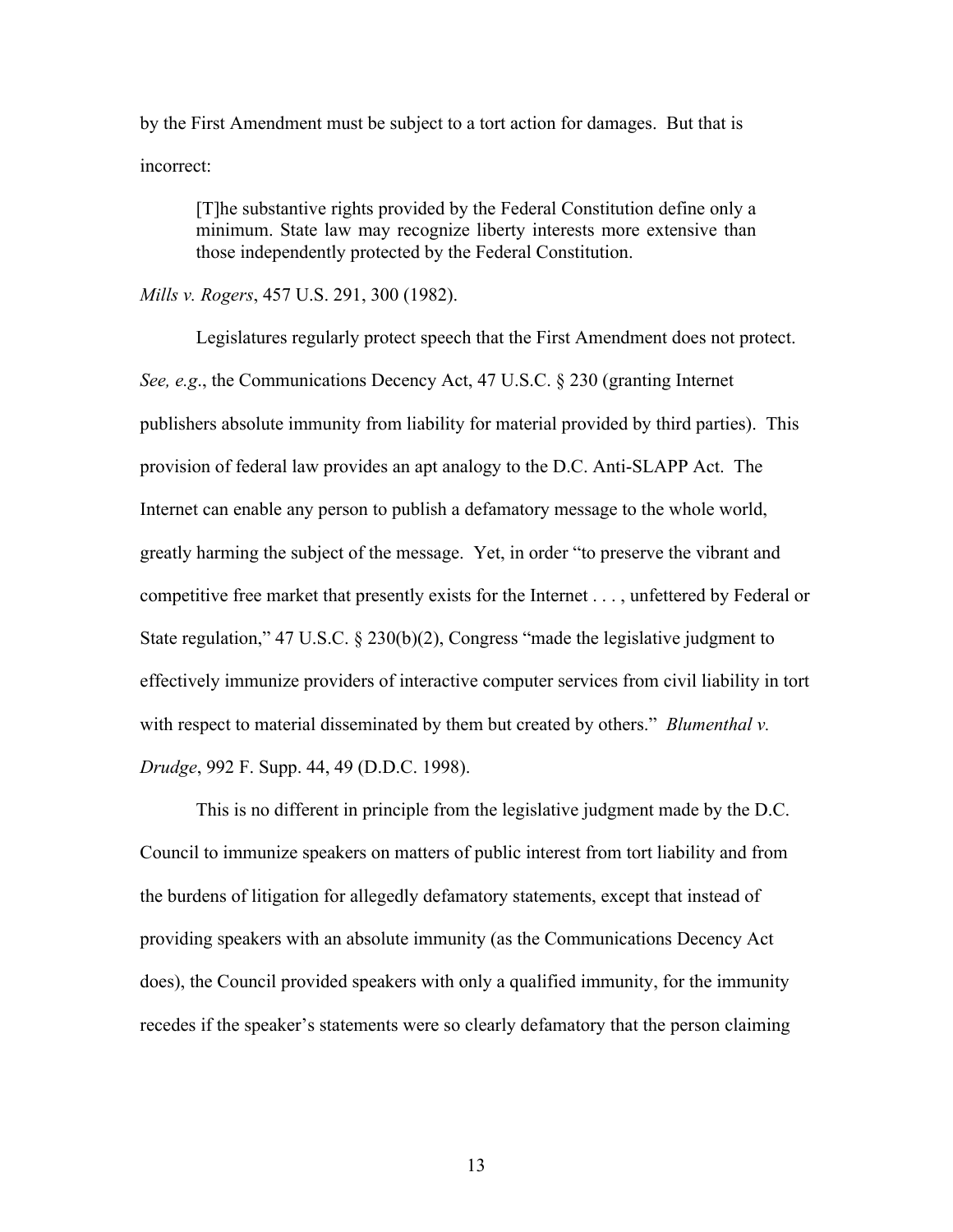defamation could show at the outset a likelihood of prevailing on the merits.<sup>12</sup>

Like other legislatures, the D.C. Council has established immunities from liability for allegedly defamatory speech in a wide variety of contexts. *See, e.g.,* D.C. Code § 4- 1321.04 (providing immunity to any person making a report regarding a neglected or abused child); D.C. Code § 5-417 (providing immunity to persons providing information regarding arson); D.C. Code § 7-1908 (providing immunity to "[a]ny person who reports an alleged case of abuse, neglect, self-neglect, or exploitation" to Adult Protective Services); D.C. Code § 16-1057 (providing immunity to any person providing information to the Domestic Violence Fatality Review Board); D.C. Code § 22-3225.13 (providing immunity to any person "reporting any suspected insurance fraud").<sup>13</sup> Just as the Council concluded that these categories of speech sufficiently serve the public interest

 Of course the D.C. Council, had it been so disposed, could have enacted a statute adopting the innocent construction rule as the law in the District of Columbia.

 $12$  In practical effect, therefore, the operation of the Anti-SLAPP Act with respect to defamation claims may be akin to the operation of the "innocent construction rule," a rule of decision in defamation cases that has been adopted in several states, and which provides that if an allegedly defamatory statement "may reasonably be innocently interpreted, it cannot be actionable *per se*." *Harrison v. Chicago Sun Times*, 793 N.E.2d 760, 772 (Ill. 2003). *See also Walker v. Kansas City Star*, 406 S.W.2d 44, 51 (Mo. 1966) ("in considering whether a publication is libelous *per se*, words to be considered actionable should be unequivocally so, and should be construed in their most innocent sense") (internal citation omitted); *Mendise v. Plain Dealer Publishing Co*., 591 N.E.2d 789, 792 (Ohio App. 1990) ("if allegedly defamatory words are susceptible to two meanings, one defamatory and one innocent, the defamatory meaning should be rejected, and the innocent meaning adopted"); *Monnin v. Wood*, 525 P.2d 387, 389 (N.M. App. 1974) ("Defamatory character will not be given the words unless this is their plain and obvious import, and the language will receive an innocent interpretation where fairly susceptible to it."). If a speaker's words can have *no* non-defamatory construction – and if the other requirements of defamation law are satisfied (*e.g.,* that the words were of and concerning the plaintiff) – then a plaintiff would presumably be able to demonstrate a likelihood of success on the merits of his or her claim.

<sup>13</sup> *See also* D.C. Court of Appeals, Rules Governing the District of Columbia Bar, Rule XI (a) ("*Immunity.* Complaints submitted to the Board or Bar Counsel shall be absolutely privileged, and no claim or action predicated thereon may be instituted or maintained.").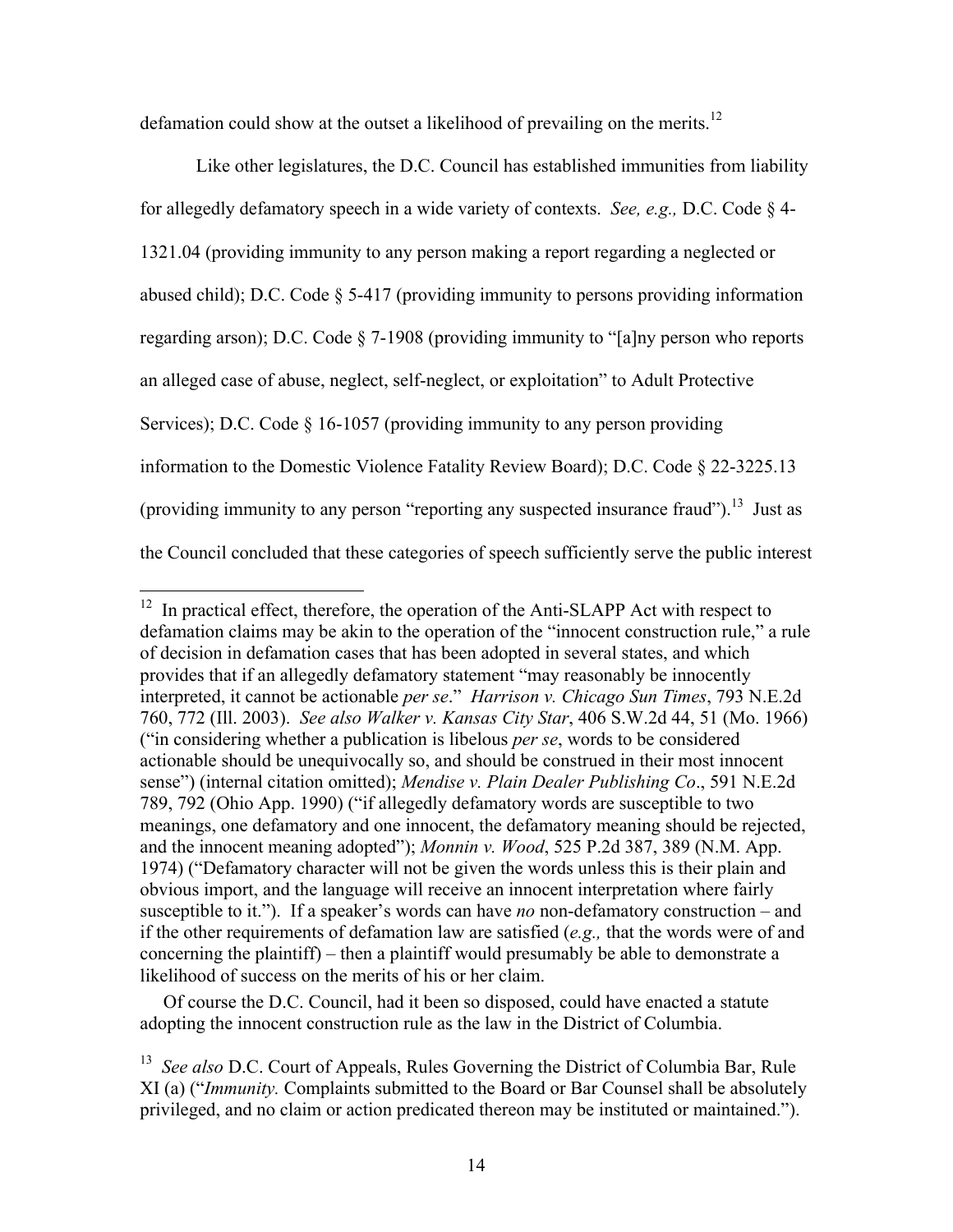that they should receive extra protection, so it concluded that speech about "issues of public interest" (including speech about public figures) should receive extra protection in the form of a qualified immunity.

The Council's authority to provide absolute or qualified immunity from liability and from the burdens of litigation for common-law torts such as defamation flows from its basic power to override the common law. Thus, the Council could, if it wished, abolish the tort of defamation altogether, as it has, for example, abolished the commonlaw torts of breach of promise, alienation of affections, and criminal conversation. *See* D.C. Code § 16-923 (doing so). *See also Howard v. Lightner*, 214 A.2d 474, 476 (D.C. 1965) (recognizing that where the D.C. Worker's Compensation Act applies, it "abolishes the ordinarily available defenses of contributory negligence, assumption of risk of employment, or that the cause was a fellow-employee's negligence"); *Mendes v. Johnson*, 389 A.2d 781, 787 (D.C. 1978) (*en banc*) (recognizing that D.C. landlords' common-law right to self-help eviction had been abrogated by statute); *Monroe v. Foreman*, 540 A.2d 736 (1988) (recognizing that the D.C. No-Fault Act precluded, in many cases, the right to bring common-law tort claims for personal injury arising out of motor vehicle accidents).

In considering whether to enact this legislation creating a qualified immunity for speech on issues of public interest (including speech about public figures), the D.C. Council may well have agreed with what the Supreme Court said in another context:

[T]he Act's approach recognizes that the best remedy for misleading or inaccurate speech contained within materials subject to the Act is fair, truthful, and accurate speech. *See generally Whitney v. California*, 274 U.S. 357, 377 (1927) (Brandeis, J., concurring) ("If there be time to expose through discussion the falsehood and fallacies, to avert the evil by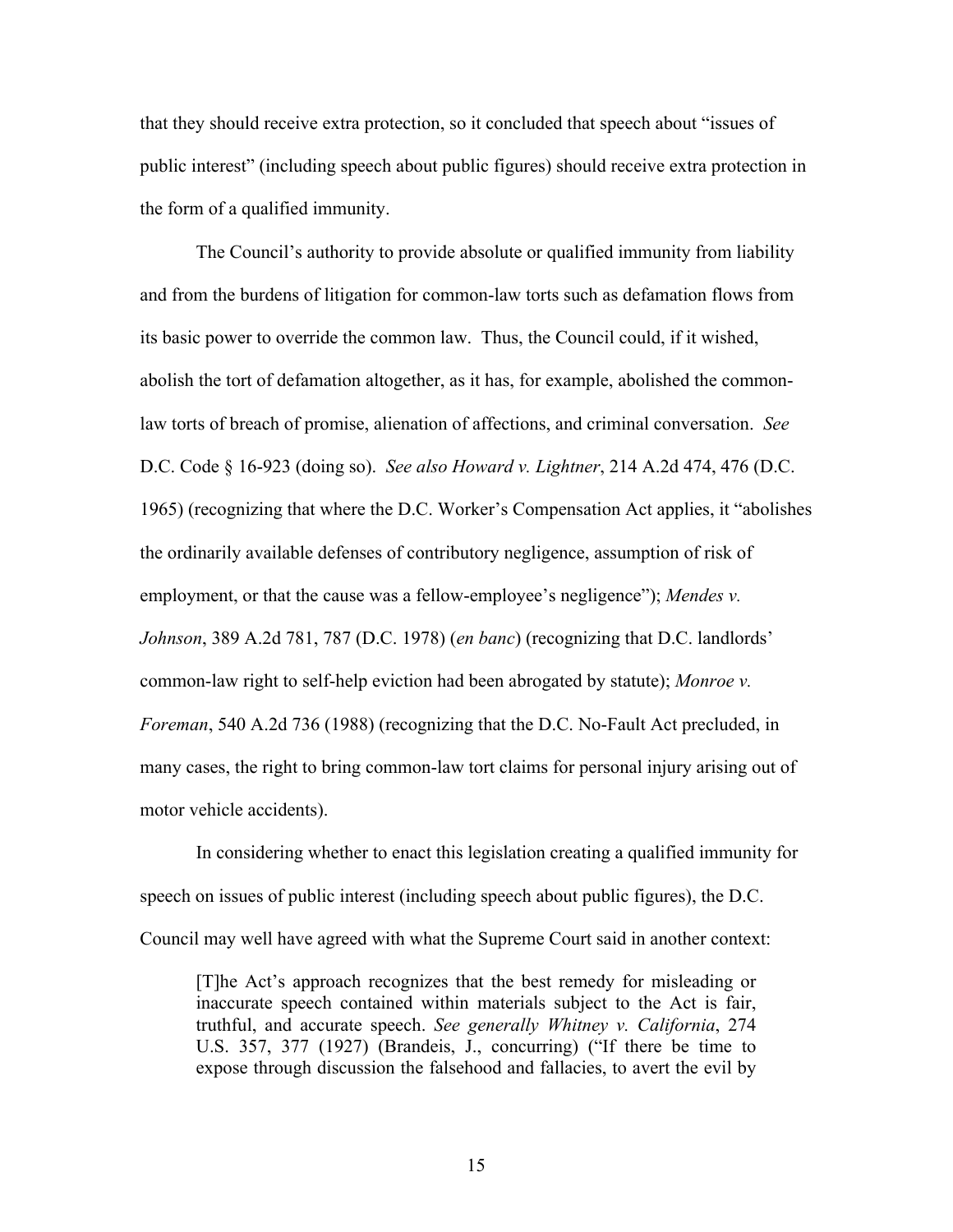the processes of education, the remedy to be applied is more speech, not enforced silence.").

*Meese v. Keene*, 481 U.S. 465, 481 (1987). Public figures generally have the ability to tell their side of a story. Certainly the plaintiff here has the ability to tell his side of the story.<sup>14</sup> Unless he can demonstrate at the threshold that he is likely to succeed on his claims that defendants' statements about him were defamatory, he should be remitted to the preferred remedy of "more speech."

Complaint, Exhibit D (emphasis added). For what it will cost him to pursue this lawsuit, plaintiff probably could have purchased full-page advertisements telling his side of the story in every issue of the *City Paper* for a year, if not a decade. His decision to pursue litigation rather than "more speech," and his not-even-thinly-veiled threat to make the defense of this lawsuit financially untenable for *City Paper's* owners, make clear that this case fits the mold of SLAPP suits as articulated by the Council:

[T]he goal of the litigation is not to win the lawsuit but [to] punish the opponent[s] and intimidate them into silence.

Committee Report at 4.

<sup>&</sup>lt;sup>14</sup> Indeed, defendants aver that the *City Paper* offered plaintiff the opportunity to publish a "guest column" responding to the article at issue. *See* defendants' memorandum at 9, citing the Smith affidavit at ¶ 17 and its Exhibit 15.

Even without that offer, plaintiff has the means to tell his story to a Washington audience. A letter sent on plaintiff's behalf to *City Paper*'s owners before this lawsuit was filed stated:

*Mr. Snyder has more than sufficient means* to protect his reputation and defend himself and his wife against your paper's concerted attempt at character assassination. We presume that defending such litigation would not be a rational strategy for an investment fund such as yours. Indeed, the cost of litigation would presumably quickly outstrip the asset value of the Washington City Paper.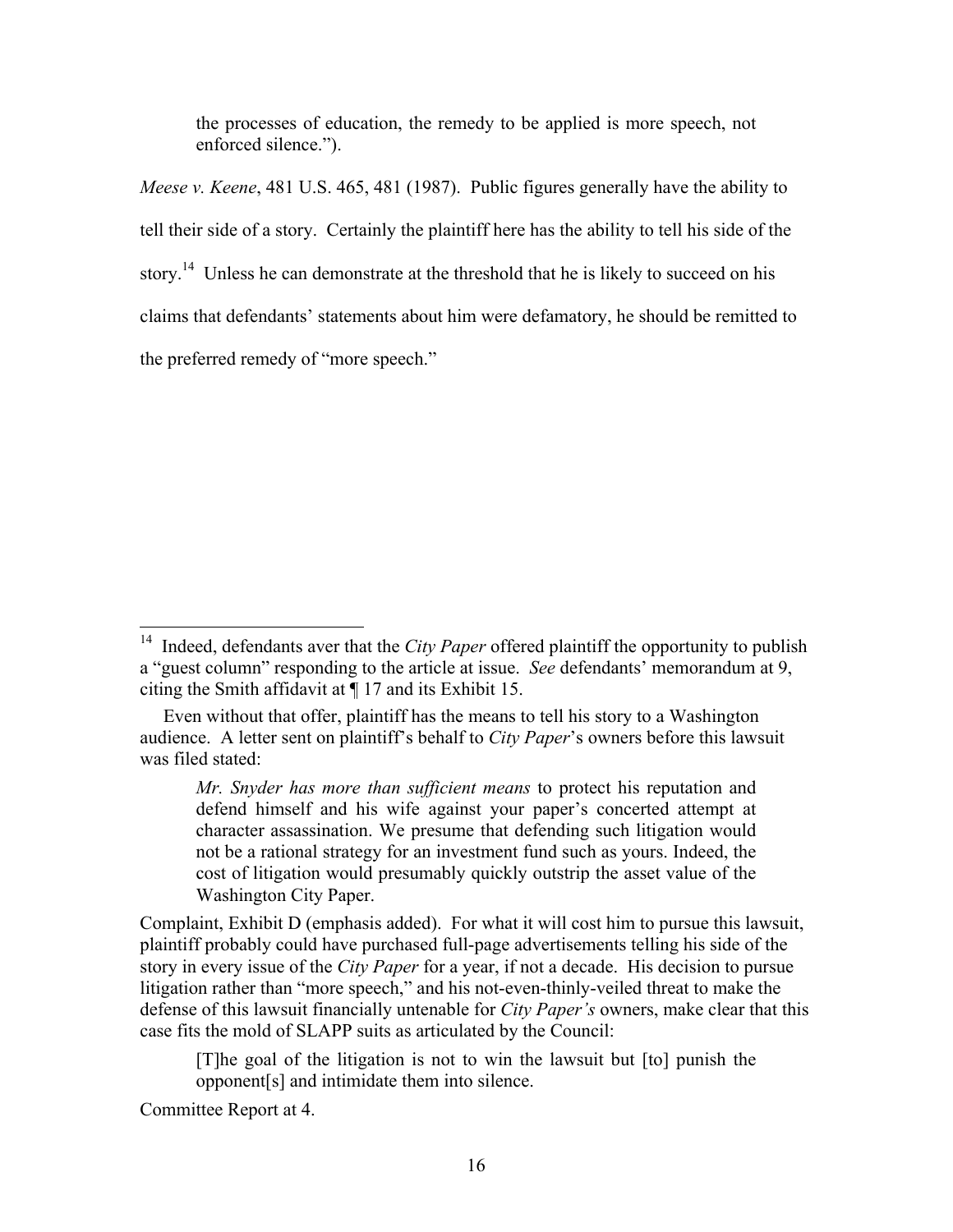#### **CONCLUSION**

For the reasons stated above, defendants' Special Motion to Dismiss should be

granted and this action should be dismissed with prejudice.

July 18, 2011 Respectfully submitted,

*Arthur B. Spitzer*

Arthur B. Spitzer (D.C. Bar No. 235960) American Civil Liberties Union of the Nation's Capital 1400 20th Street, N.W., Suite 119 Washington, D.C. 20036 Tel. 202-457-0800 Fax 202-452-1868 art@aclu-nca.org

 $\mathcal{L}_\text{max}$  , where  $\mathcal{L}_\text{max}$  , we have the set of  $\mathcal{L}_\text{max}$ 

Counsel for *Amici Curiae*

Of Counsel:

*For Public Citizen, Inc.:* Paul Alan Levy Public Citizen Litigation Group 1600 20th Street, N.W. Washington, D.C. 20009

*For the American Society of News Editors, the Association of Capitol Reporters and Editors and the Maryland-District of Columbia-Delaware Broadcasters Association:* Kevin M. Goldberg Fletcher, Heald & Hildreth, P.L.C. 1300  $17^{th}$  St. North,  $11^{th}$  Floor Arlington, VA 22209

*For the Association of Alternative Newsweeklies:* Alice Neff Lucan 1073 Hickory Cove Harrisonburg, VA 22801

*For the Public Access Corporation of the District of Columbia:* Nantz Rickard 901 Newton Street, N.E. Washington, D.C. 20017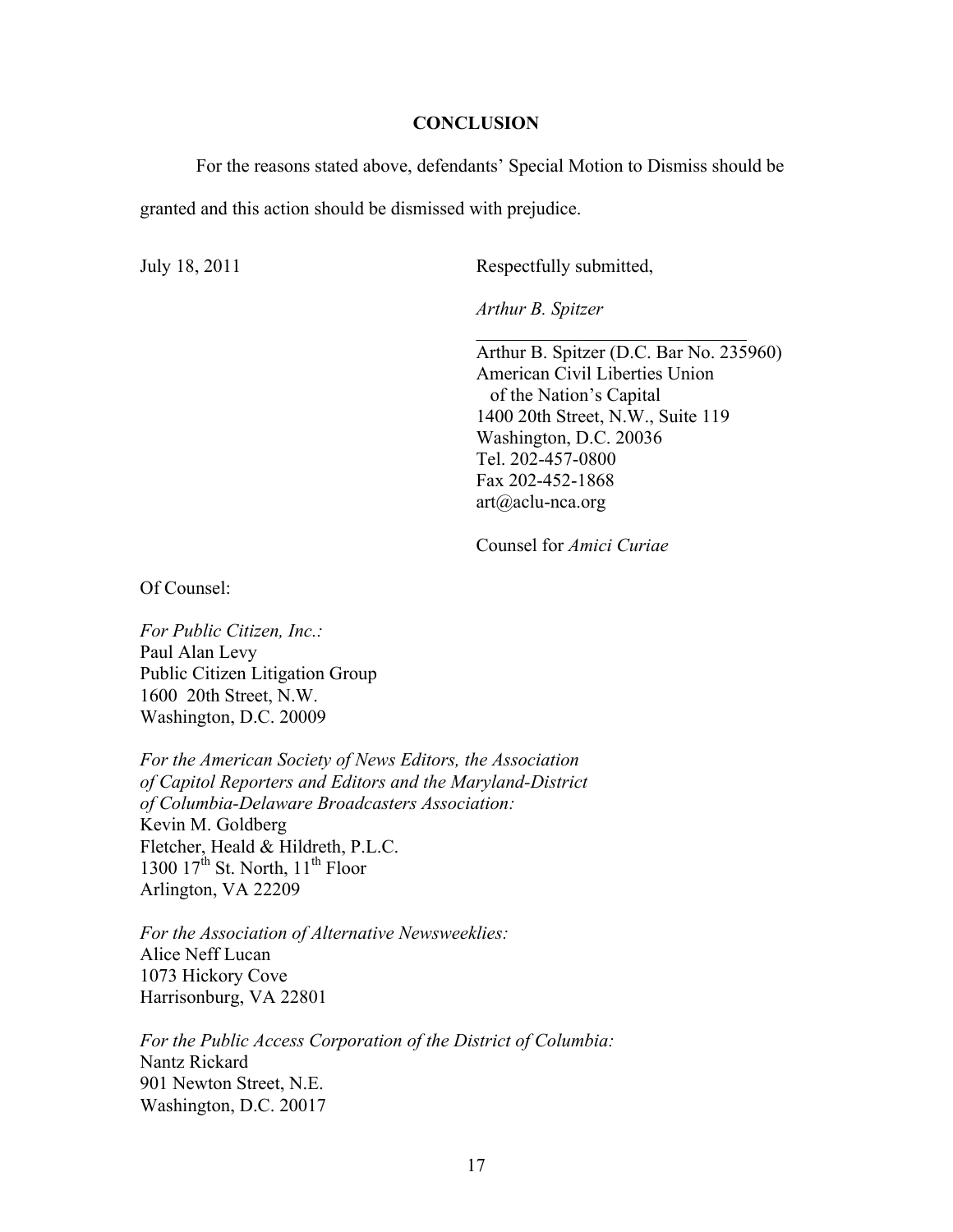*For National Public Radio:* Denise Leary Ashley Messenger National Public Radio 635 Massachusetts Ave. NW Washington, DC 20001

*For Allbritton Communications Company and POLITICO LLC:*

Jerald N. Fritz Senior Vice President Legal and Strategic Affairs and General Counsel Allbritton Communications Company 1000 Wilson Blvd., Suite 2700 Arlington, VA 22209

*For Atlantic Media, Inc.:* Bruce L. Gottlieb General Counsel Atlantic Media, Inc. 600 New Hampshire Avenue, NW Washington, DC 20037

*For WUSA-TV:* Barbara W. Wall Vice President/Senior Associate General Counsel Gannett Co., Inc. 7950 Jones Branch Drive McLean, VA 22107

*For the Public Participation Project:* Mark Goldowitz 1001 Connecticut Avenue, NW, Suite 1100 Washington, DC 20036

*For the Environmental Working Group:* Thomas Cluderay Assistant General Counsel Environmental Working Group 1436 U Street, NW, Suite 100 Washington, DC 20009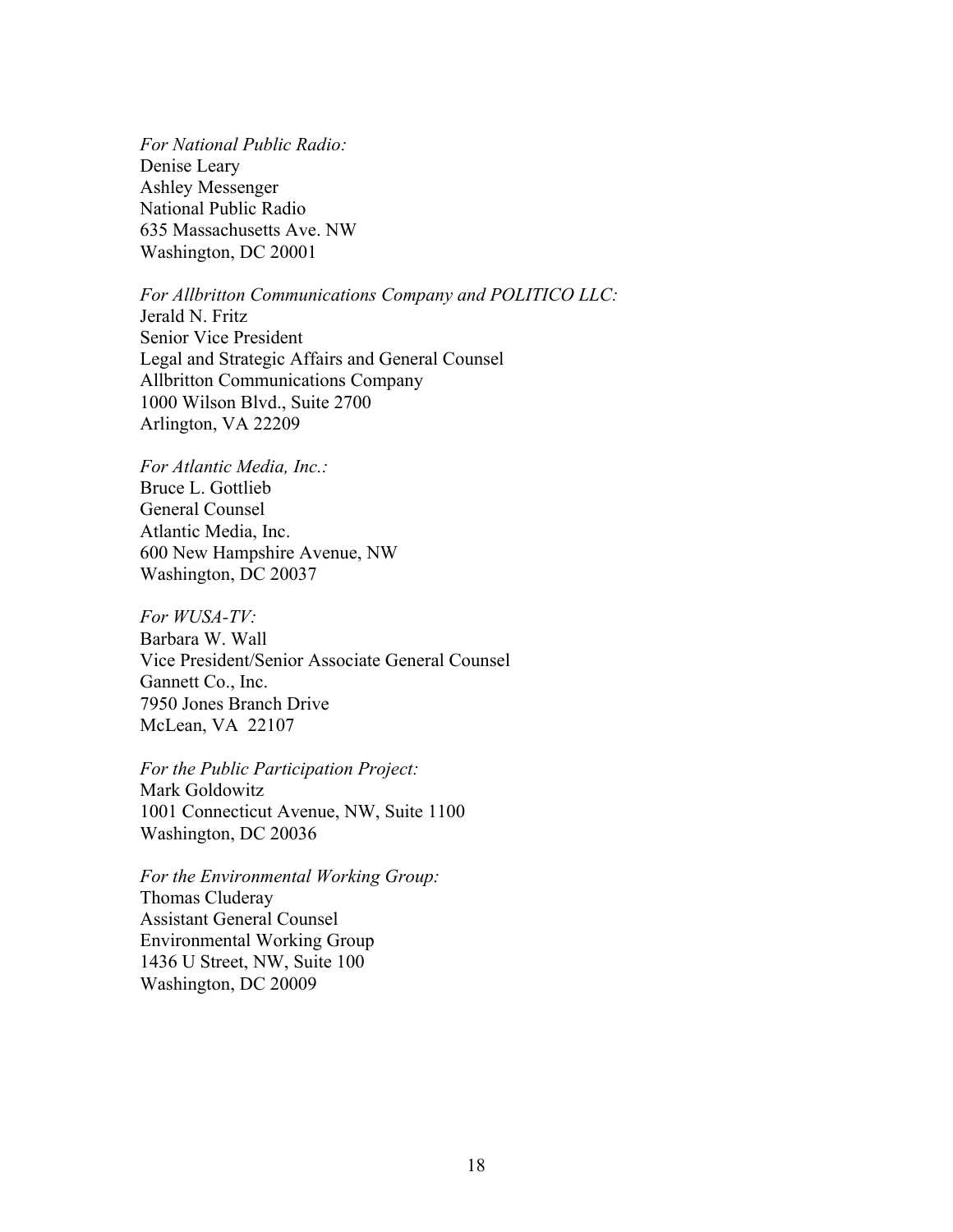#### **APPENDIX**

## **STATEMENTS OF INTEREST OF** *AMICI CURIAE*

## **The American Civil Liberties Union of the Nation's Capital**

The American Civil Liberties Union (ACLU) of the Nation's Capital is the local affiliate of the American Civil Liberties Union, a nationwide not-for-profit membership corporation that, with more than 500,000 members and supporters, strives to defend and expand the civil rights and civil liberties of all Americans. The ACLU of the Nation's Capital is a District of Columbia non-for-profit membership corporation, celebrating its 50th anniversary in 2012. With approximately 5,000 members, it strives to defend and expand the civil rights and civil liberties of the people of Washington, D.C., through litigation, legislative advocacy, and public education. It has often filed briefs as amicus curiae in the federal and local courts in the District of Columbia.

This is the first case in the Superior Court involving the new District of Columbia Anti-SLAPP Act of 2010, D.C. Code §§ 16-5501 to 16-5505, enacted by the D.C. Council in December 2010 and effective (after congressional review) on March 31, 2011. The ACLU was the principal non-government entity involved in drafting and advocating the new D.C. law and has previous experience with SLAPP suits in the District of Columbia and involving D.C. residents, as detailed in its testimony to the D.C. Council.

## **D.C. Councilmember Mary M. Cheh**

D.C. Councilmember Mary M. Cheh is the representative of Ward 3 on the Council of the District of Columbia. She chairs the Committee on the Environment, Public Works, and Transportation, and was both co-author and co-introducer of the District of Columbia Anti-SLAPP Act of 2010.

#### **The American Society of News Editors**

With some 500 members, the American Society of News Editors (ASNE) is an organization that includes directing editors of daily newspapers throughout the Americas. Founded in 1922 as the American Society of Newspaper Editors, ASNE changed its name in April 2009 to the American Society of News Editors and approved broadening its membership to editors of online news providers and academic leaders. ASNE is active in a number of areas of interest to top editors with priorities on improving freedom of information, diversity, readership and the credibility of newspapers.

## **The Society of Professional Journalists**

The Society of Professional Journalists is dedicated to improving and protecting journalism. It is the nation's largest and most broad-based journalism organization, dedicated to encouraging the free practice of journalism and stimulating high standards of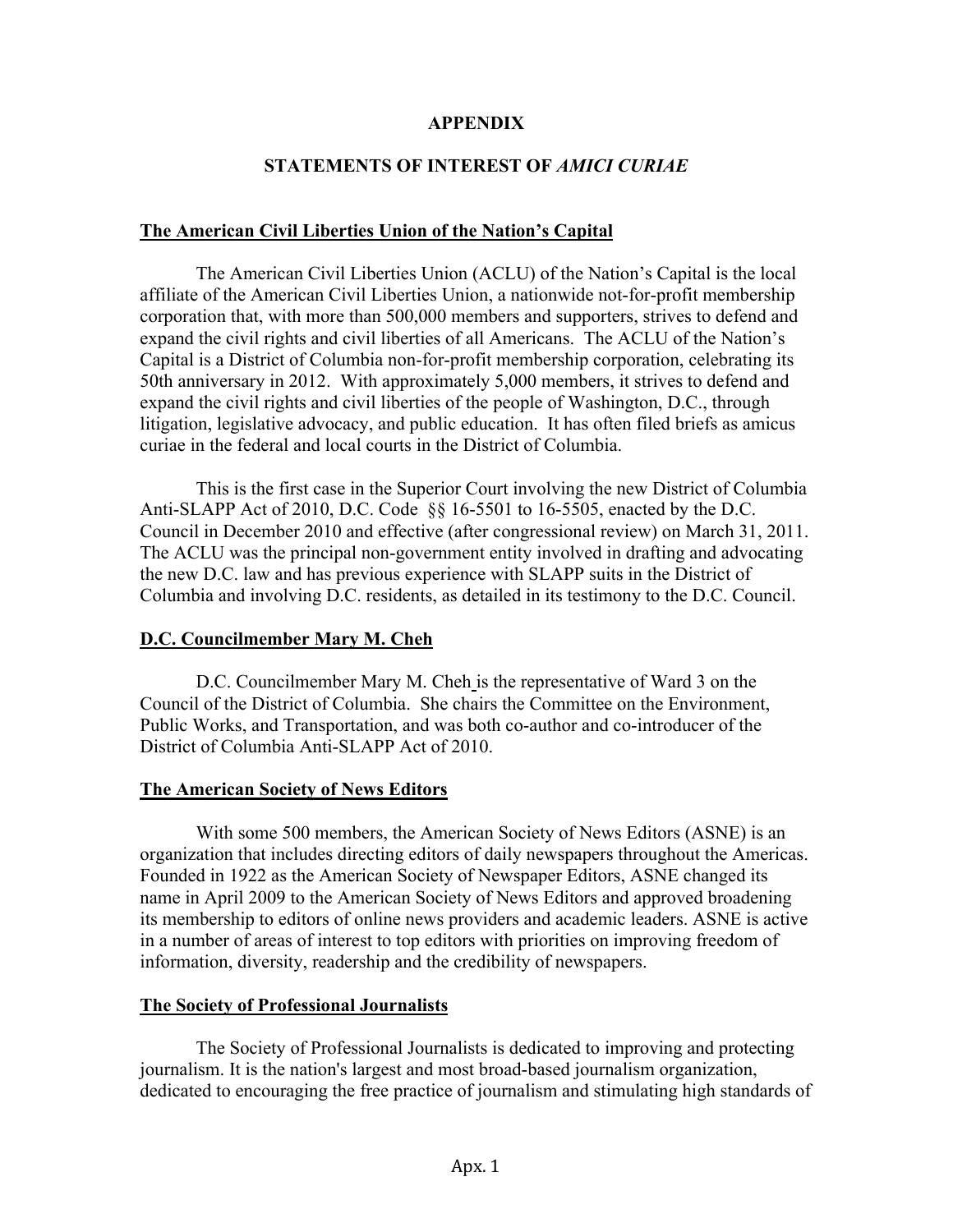ethical behavior. Founded in 1909 as Sigma Delta Chi, SPJ promotes the free flow of information vital to a well-informed citizenry; works to inspire and educate the next generation of journalists; and protects First Amendment guarantees of freedom of speech and press.

## **The Association of Alternative Newsweeklies**

The Association of Alternative Newsweeklies (AAN) is a diverse group of 129 alternative newsweeklies covering every major metropolitan area and other lesspopulated regions of North America. AAN members have a combined weekly circulation of over 6.5 million as well as a print readership of nearly 17 million active, educated and influential adults in the U.S. and Canada. In addition, AAN-member content is viewed by millions of additional adults via the web and mobile devices.

To meet the association's rigorous membership standards, weekly newspapers must demonstrate that they produce high-quality journalism that offers a valuable alternative to the mainstream media in their area. As a result, only 30 percent of the papers that apply for membership are admitted to the organization. The 129 papers that now make up the association publish in 42 states and the District of Columbia in the United States, and in four Canadian provinces. There is a wide range of publications in AAN. What ties them together are a strong focus on local news, culture and the arts; an informal and sometimes profane style; an emphasis on point-of-view reporting and narrative journalism; a tolerance for individual freedoms and social differences; and an eagerness to report on issues and communities that many mainstream media outlets ignore. *Washington City Paper*, the defendant in this case, is one of the best examples of the type of newspaper published by AAN members, thus its success in this punishing lawsuit is of critical important to all AAN members.

## **The Maryland-District of Columbia-Delaware Broadcasters Association**

The Maryland-District of Columbia-Delaware Broadcasters Association unites public and commercial radio and television stations across Maryland, D.C. and Delaware. The purpose of the Association is to foster and promote the interests of broadcasters and the broadcasting industry, communicate relevant information to its members through meetings and publications, and to provide support and educational services through webinars, workshops and other means in order to better serve the public

## **The Association of Capitol Reporters and Editors**

The Association of Capitol Reporters and Editors (d/b/a "Capitolbeat") was founded in 1999 and has approximately 200 members. It is the only national journalism organization for those who write about state government and politics

## **National Public Radio**

National Public Radio, Inc. ("NPR") is an award-winning producer and distributor of noncommercial news programming. A privately supported, not-for-profit membership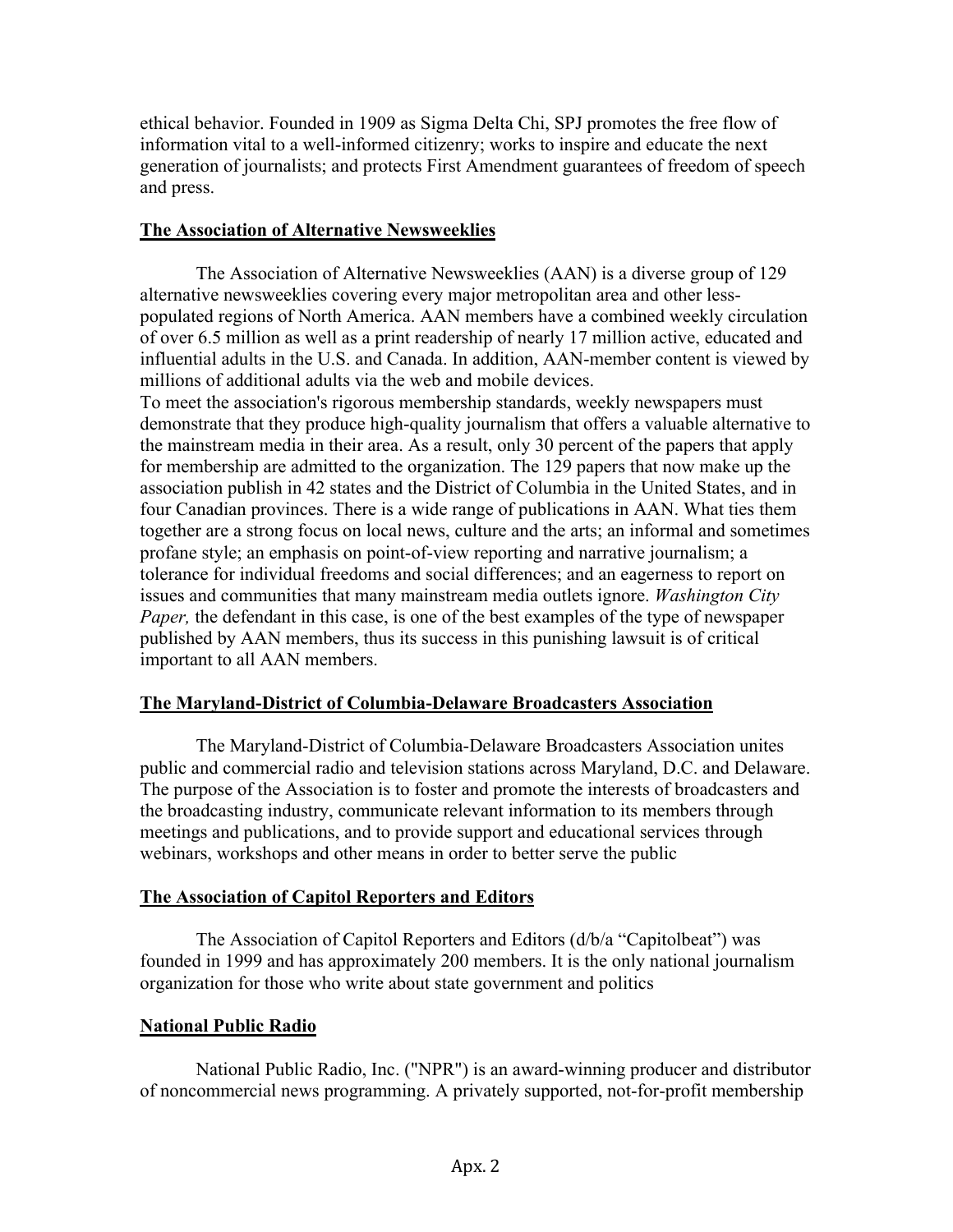organization, NPR serves a growing audience of more than 26 million listeners each week by providing news programming to 268 member stations which are independently operated, noncommercial public radio stations. In addition, NPR provides original online content and audio streaming of its news programming. NPR.org offers hourly newscasts, special features and ten years of archived audio and information.

## **Allbritton Communications Company**

Allbritton Communications Company is an indirect, wholly-owned subsidiary of privately held Perpetual Corporation and is the parent company of entities operating television stations in seven markets including Washington, DC where it operates the ABC Network affiliate, WJLA-TV; the 24-hour, local, all-news television channel, NewsChannel 8; and the Internet news websites, WJLA.com and TBD.com.

### **Atlantic Media, Inc.**

Atlantic Media, Inc., is a privately-held integrated media company that publishes The Atlantic, National Journal, and Government Executive. These award-winning titles address topics in national and international affairs, business, culture, technology, and related areas, as well as cover political and public policy issues at federal, state, and local levels. The Atlantic was founded in 1857 by Oliver Wendell Holmes, Ralph Waldo Emerson, Henry Wadsworth Longfellow, and others.

## **WUSA-TV**

WUSA-TV (Channel 9) is a Gannett-owned, CBS-affiliated television station located in Washington, D.C. In the Washington metropolitan area, the station has a television audience of 4.9 million and reaches 3.2 million people online.

## **The Public Access Corporation of the District of Columbia**

The Public Access Corporation of the District of Columbia (DCTV) is a membership-based, non-profit, public access television network, dedicated to building communities through telecommunications. Since 1988, DCTV has provided a forum for residents of the District of Columbia, young and old, the opportunity to create and telecast their own programs for DC communities on cable television, and many such programs are devoted to commenting on issues of public interest

# **POLITICO**

POLITICO LLC is a wholly-owned subsidiary of privately held Capitol News Company, LLC and is a nonpartisan, Washington-based political journalism organization that produces a newspaper and Internet website covering politics, the legislative/ regulatory process and public policy.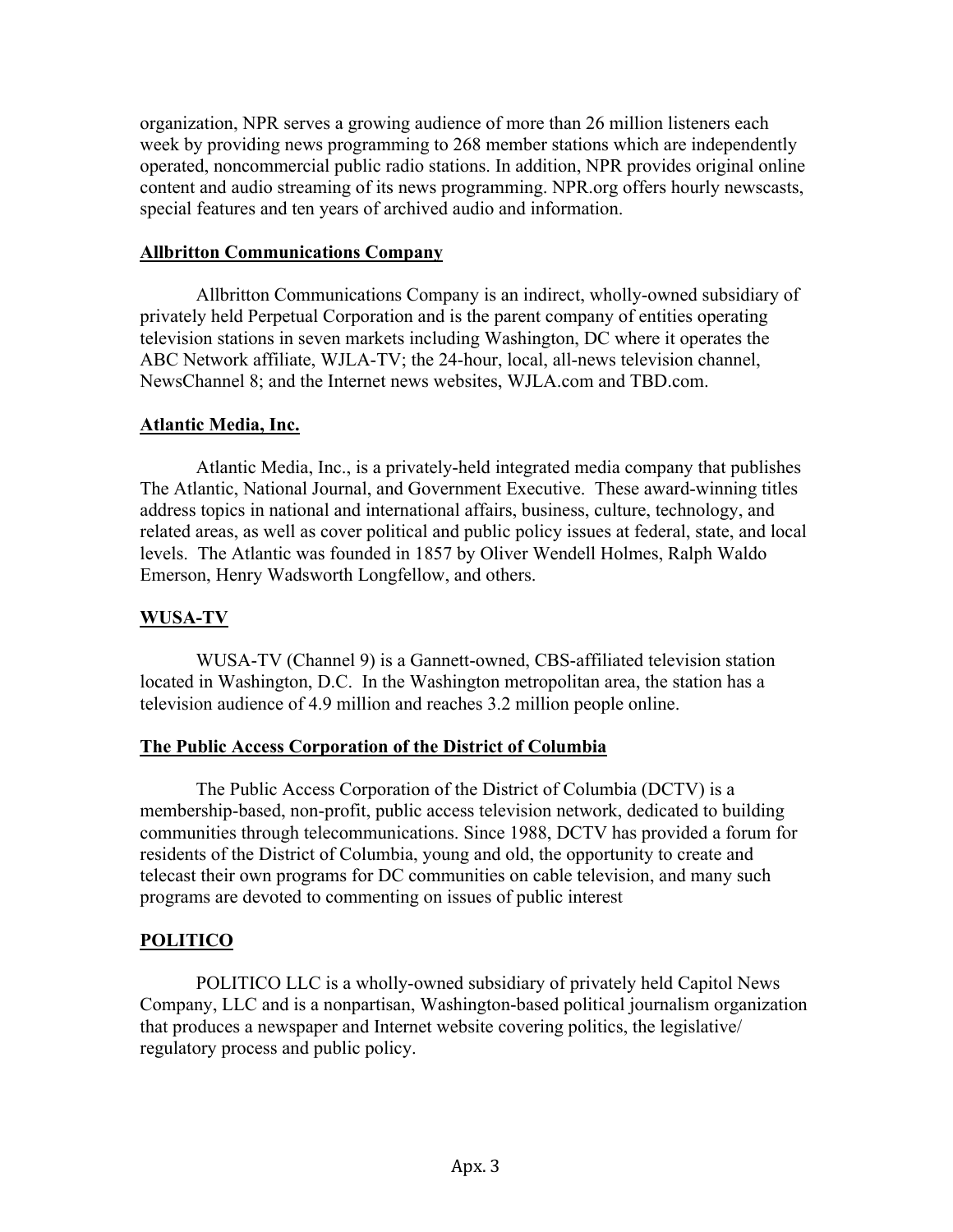### **The Public Participation Project**

The Public Participation Project was started in 2011 in response to a growing concern that, because many states lack anti-SLAPP laws, and because state laws do not apply to federal claims in federal court, people's First Amendment rights would depend on where they spoke out, or where they were sued. It supports passage of a federal Anti-SLAPP law and strong interpretation and enforcement of state laws.

### **The Environmental Working Group**

The Environmental Working Group is a  $501(c)(3)$  non-profit organization dedicated to using the power of information to protect public health and the environment. As part of that mission, Environmental Working Group's scientists, policy experts, and lawyers conduct extensive research and advocate policies that protect vulnerable segments of the population at the local, state, and federal levels. The Environmental Working Group's cutting-edge research and advocacy sometimes engenders hostility on the part of powerful corporate interests, and the robust protection of anti-SLAPP statutes in the District of Columbia and elsewhere provide important protection for our ability to do our work.

### **Public Citizen**

Public Citizen, Inc., is a public interest organization based in Washington, D.C. It has more than 225,000 members and supporters. Since its founding in 1971, Public Citizen has encouraged public participation in civic affairs, and has brought and defended numerous cases involving the First Amendment rights of citizens who participate in civic affairs and public debates. *See generally* http://www.citizen.org/litigation/briefs/internet.htm. Public Citizen's members and supporters are often threatened by Strategic Lawsuits Against Public Participation ("SLAPP"). Public Citizen attorneys have defended many SLAPP cases around the country, and have pursued anti-SLAPP motions or appeared as friends of the court in support of anti-SLAPP motions in several different state and federal courts around the country. Public Citizen has also lobbied in support of the adoption of a federal anti-SLAPP statute, and supported efforts in several states to adopt new anti-SLAPP laws. Public Citizen brings this experience to bear in arguing about how DC's new anti-SLAPP law should construed.